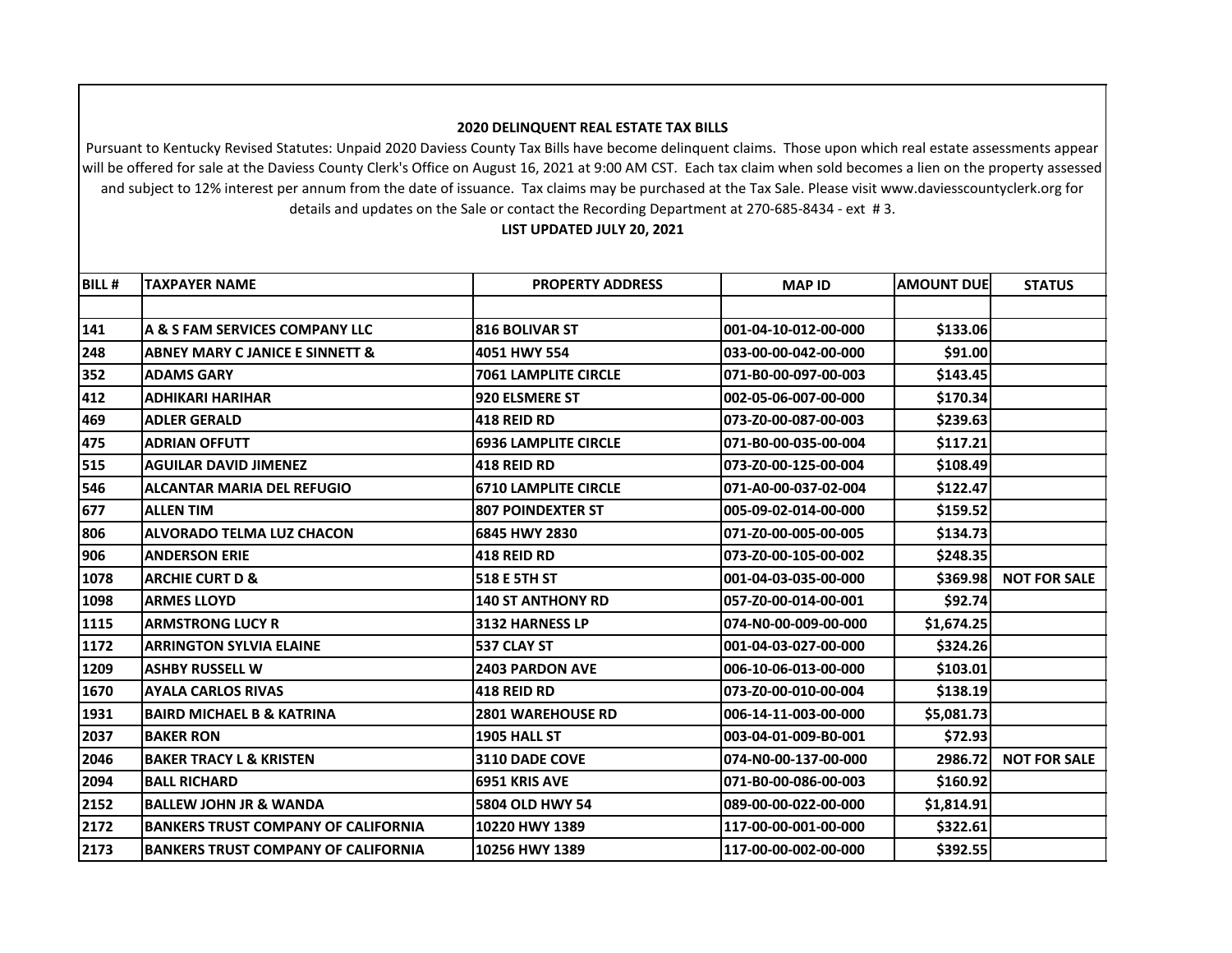| 2265  | <b>IBARNES CLOVIS</b>                        | <b>HWY 764</b>                  | 093-00-00-065-00-000 | \$392.55   |                          |
|-------|----------------------------------------------|---------------------------------|----------------------|------------|--------------------------|
| 2275  | BARNES VIRGIL LEWIS & BEVERLY                | 10066 HWY 405                   | 084-A0-00-053-00-000 | \$331.37   | <b>NOT FOR SALE</b>      |
| 2508  | <b>BARTLETT SCOTTIE &amp; TRACIE</b>         | <b>3560 THRUSTON DERMONT RD</b> | 074-00-00-049-00-000 | \$2,241.53 | <b>NOT FOR SALE</b>      |
| 2524  | <b>BARTLEY CANDACE</b>                       | <b>4040 PARK DR</b>             | 041-Z0-00-008-00-004 | \$108.49   |                          |
| 2543  | <b>BARTLEY MR</b>                            | 4504 HWY 1514                   | 034-A0-00-021-00-001 | \$99.75    |                          |
| 2551  | <b>BASHAM ALLEN D JR</b>                     | <b>1836 CHURCHILL DR</b>        | 003-05-02-008-00-000 | \$267.75   |                          |
| 2570  | <b>BASHAM KAELYN</b>                         | <b>BIRKHEAD AVE</b>             | 062-B0-00-042-00-000 | \$121.56   |                          |
| 2658  | <b>BAXTER MORGAN</b>                         | <b>6938 LESLIE LN</b>           | 071-B0-00-067-00-002 | \$195.91   |                          |
| 2659  | <b>BAXTER PATRICK</b>                        | <b>6804 LAMPLITE CIRCLE</b>     | 071-A0-00-056-00-007 | \$132.98   |                          |
| 2845  | <b>BELCHER TRACY</b>                         | <b>1511 ALEXANDER AVE</b>       | 002-08-06-014-00-000 | \$283.38   |                          |
| 2875  | <b>BELL BRENT L &amp; TRICIA</b>             | 6930 HWY 231                    | 077-00-00-039-00-000 | \$305.14   |                          |
| 2899  | <b>BELL LINWOOD</b>                          | <b>WALNUT ST</b>                | 130-A0-00-093-00-000 | \$608.50   |                          |
| 3537  | <b>BITTEL TONY</b>                           | 5349 MILLERS MILL RD            | 075-00-00-066-01-001 | \$125.95   |                          |
| 20207 | <b>BLACKBURN CHRISTOPHER</b>                 | <b>ADDITIONAL BILL</b>          | 033-00-00-011-00-003 | \$143.45   |                          |
| 3696  | <b>BLAN DAVID W &amp; LENIAH R</b>           | 9206 JACK HINTON RD             | 128-00-00-021-02-000 | \$1,157.52 |                          |
| 3702  | <b>BLANCO RICARDO</b>                        | <b>6939 LEAH LN</b>             | 071-B0-00-175-00-004 | \$160.92   |                          |
| 3709  | <b>BLANDFORD AMY</b>                         | <b>6855 LAMPLITE CIRCLE</b>     | 071-A0-00-031-00-001 | \$122.47   |                          |
| 3949  | <b>BOARMAN DARYL &amp; TONYA</b>             | <b>1506 WING AVE</b>            | 002-10-03-050-00-000 | \$1,056.94 | <b>NOT FOR SALE</b>      |
| 4055  | <b>BOEHMAN ERIC J</b>                        | <b>10180 CAMPGROUND RD</b>      | 108-00-00-097-00-000 | \$692.43   |                          |
| 4114  | <b>BOLIN NATHAN R &amp; BRANDI M FRAZIER</b> | <b>2166 PIN OAK DR</b>          | 073-D0-00-059-00-000 | \$2,851.72 |                          |
| 4125  | <b>BOLING IRVIN &amp; DEBBIE</b>             | <b>1210 WERNER AVE</b>          | 005-08-02-003-00-000 | \$389.82   |                          |
| 4139  | <b>BOLING NAOMI</b>                          | <b>HWY 60 W</b>                 | 011-00-00-099-00-000 | \$60.35    |                          |
| 4444  | <b>BOWLDS ALLYSON E</b>                      | <b>2227 TAMARACK RD</b>         | 004-20-19-050-00-000 |            | \$1,548.22 NOT FOR SALE  |
| 4507  | <b>BOWMAN CHRISTI A</b>                      | <b>3006 FLAMINGO AVE</b>        | 005-13-03-003-00-000 | \$418.08   |                          |
| 4801  | <b>BRATCHER PATSY &amp; LARRY</b>            | <b>95 GILMOUR CT</b>            | 006-08-02-022-A0-000 | \$124.64   |                          |
| 4828  | <b>BRAY CHRISTOPHER &amp; LISA D</b>         | <b>237 EDWARDS ST</b>           | 006-11-02-002-00-000 | \$131.25   |                          |
| 4861  | <b>BREKK PROPERTIES LLC</b>                  | 3615 W 2ND ST                   | 006-15-12-001-00-000 |            | \$3,889.33 NOT FOR SALE  |
| 4862  | <b>BREKK PROPERTIES LLC</b>                  | 3709 W 2ND ST                   | 006-15-12-002-00-000 | \$2,752.86 | <b>NOT FOR SALE</b>      |
| 4863  | <b>BREKK PROPERTIES LLC</b>                  | <b>3721 W 2ND ST</b>            | 006-15-12-003-00-000 |            | $$1,861.18$ NOT FOR SALE |
| 4864  | <b>BREKK PROPERTIES LLC</b>                  | 3727 W 2ND ST                   | 006-15-12-004-00-000 | \$2,455.65 | <b>NOT FOR SALE</b>      |
| 4969  | <b>BRISTOW MIKE</b>                          | <b>418 REID RD</b>              | 073-Z0-00-131-00-002 | \$91.00    |                          |
| 5061  | <b>BROWN ANNIE G</b>                         | 2715 W 6TH ST                   | 006-12-03-012-00-000 | \$408.45   | <b>NOT FOR SALE</b>      |
| 5454  | <b>BRYANT MICHAEL &amp; TIM LONG</b>         | <b>727 STONE ST</b>             | 001-08-06-018-00-000 | \$375.38   |                          |
| 5545  | <b>BUCKNER RAFE</b>                          | 814 W 7TH ST                    | 005-04-08-012-00-000 | \$78.96    |                          |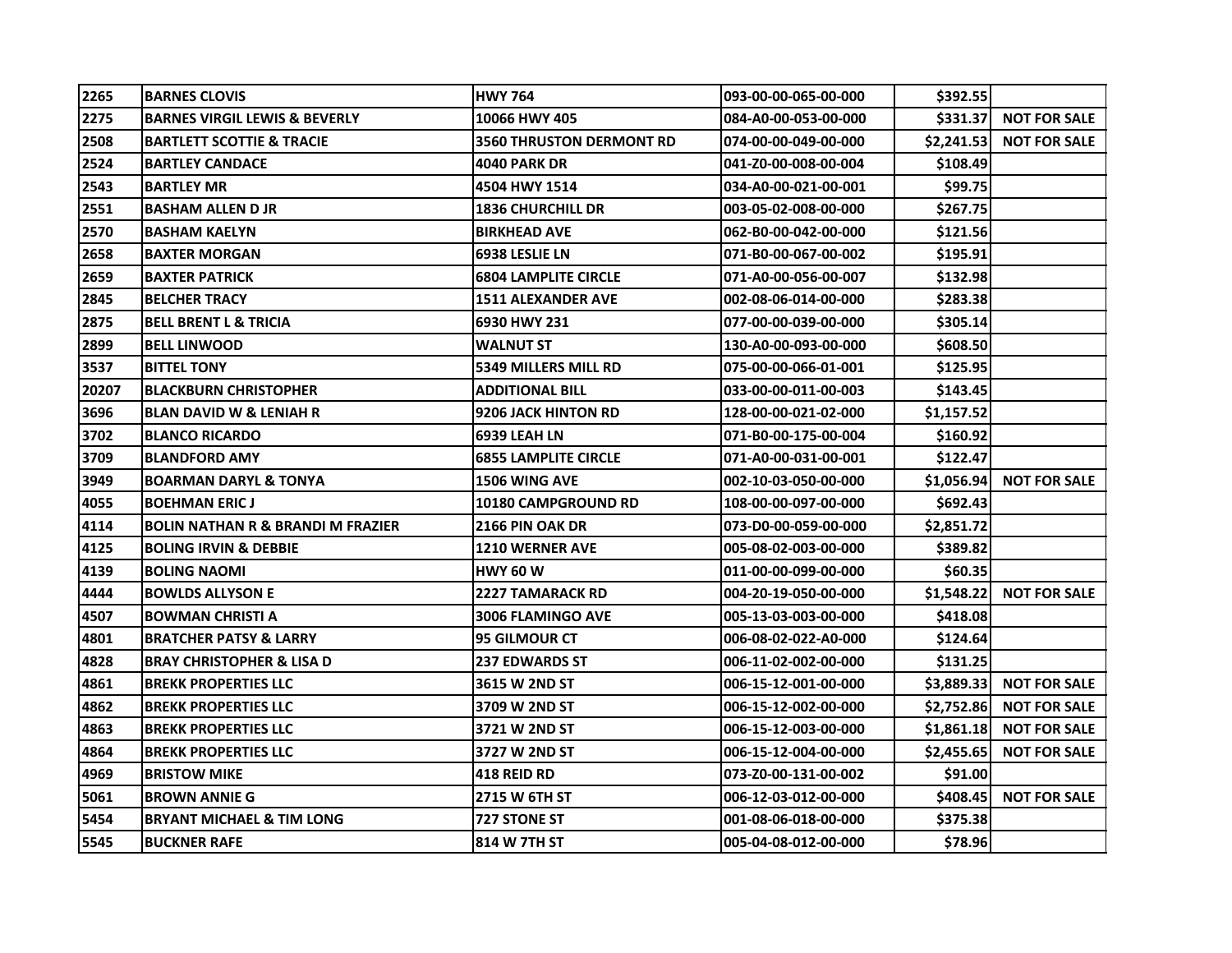| 5546 | <b>BUCKNER RAFE A</b>                             | <b>728 SYCAMORE ST</b>        | 005-04-10-006-A0-000 | \$259.34    |                     |
|------|---------------------------------------------------|-------------------------------|----------------------|-------------|---------------------|
| 5659 | <b>BURCHAM KEVIN &amp; KAREN ENGLISH</b>          | 906 E 19TH ST                 | 003-03-07-009-00-000 | \$406.49    |                     |
| 5688 | <b>BURDEN NORMA JEAN</b>                          | 1107 HALL ST                  | 002-05-09-014-00-000 | \$103.01    |                     |
| 5706 | <b>BURDEN WILLIAM G &amp; MELINDA REECE</b>       | 7810 HWY 81                   | 042-A0-00-017-00-000 | \$283.31    |                     |
| 6106 | C H C 2735 CALUMET TRACE OWENSBORO KY             | <b>2735 CALUMET TRACE</b>     | 002-15-01-023-A0-000 | \$10,002.72 |                     |
| 6598 | CAMPBELL SCOTT & AMANDA KIRSCH                    | <b>1537 E 20TH ST</b>         | 003-04-05-003-00-000 | \$149.291   |                     |
| 6624 | <b>CANARY JARED PATRICK &amp;</b>                 | <b>HWY 431</b>                | 059-00-00-030-02-000 | \$177.59    |                     |
| 6626 | <b>CANARY JARED PATRICK &amp;</b>                 | 11920 HWY 431                 | 059-00-00-030-03-000 | \$768.44    |                     |
| 6627 | <b>CANARY JARED PATRICK &amp; TRICIA MICHELLE</b> | <b>141 LOCUST GROVE RD W</b>  | 059-00-00-027-00-000 | \$1,699.52  |                     |
| 6672 | <b>CAPPS DURBIN CRYSTAL</b>                       | <b>520 FOUST AVE</b>          | 005-05-01-004-00-000 | \$172.13    |                     |
| 6675 | <b>CAPPS JOHNNY SR</b>                            | <b>516 FOUST AVE</b>          | 005-05-01-003-00-000 | \$256.94    |                     |
| 6712 | <b>CARDEN SHARON GAYLE</b>                        | 2012 W 7TH ST                 | 005-11-17-009-00-000 | \$147.50    |                     |
| 6913 | <b>CARRICO M V</b>                                | <b>GEORGE ST</b>              | 005-09-02-005-00-000 | \$90.98     |                     |
| 6957 | <b>CARSTON MANAGEMENT INC</b>                     | 1621 W 9TH ST                 | 005-09-03-021-00-000 | \$160.12    |                     |
| 7057 | <b>CASE DRILLING CO</b>                           | 10850 MCCAMISH RD             | 128-00-00-043-00-000 | \$157.12    |                     |
| 7072 | CASE STEVEN A & LISA R                            | <b>10725 MCCAMISH RD</b>      | 128-00-00-049-00-000 | S5,156.30I  |                     |
| 7073 | CASE STEVEN A & LISA R                            | 10725 MCCAMISH RD             | 128-00-00-049-00-001 | \$580.55    |                     |
| 7210 | <b>CASTRO EVANGELINA</b>                          | 819 CEDAR ST                  | 005-01-07-016-00-000 | \$211.23    |                     |
| 7211 | <b>CASTROS MARIA</b>                              | 418 REID RD                   | 073-Z0-00-110-00-004 | \$253.62    |                     |
| 7263 | <b>CAVENDER SCOTT A LIFE ESTATE</b>               | <b>721 CAROL STREAM</b>       | 006-14-04-006-00-000 | \$1,539.48  |                     |
| 7620 | <b>CHAPPELL MARCUS &amp; AMANDA</b>               | <b>1700 LEITCHFIELD RD</b>    | 002-08-03-001-00-000 | \$305.03    |                     |
| 7664 | <b>CHENAULT JOYCE</b>                             | 9891 HULSEY LP                | 001-00-00-015-00-000 | \$130.29    |                     |
| 7791 | <b>CHURCH JUDY A</b>                              | <b>625 MAPLE HEIGHTS</b>      | 062-A0-00-054-00-000 | \$265.84    | <b>NOT FOR SALE</b> |
| 8115 | <b>CLARK RAY M</b>                                | <b>1511 CENTER ST</b>         | 002-06-06-009-00-000 | \$250.32    |                     |
| 8127 | <b>CLARK ROBERT M &amp; LINDA A</b>               | <b>2927 YOSEMITE DR</b>       | 006-14-05-022-00-000 | \$822.63    | <b>NOT FOR SALE</b> |
| 8220 | <b>CLAY GEORGE S</b>                              | <b>CURDSVILLE DELAWARE RD</b> | 002-00-00-012-00-000 | \$60.35     |                     |
| 8336 | <b>CLOUSE DAVID</b>                               | <b>2409 CRAVENS AVE</b>       | 005-11-02-002-B0-000 | \$112.02    |                     |
| 8338 | <b>CLOUSE DAVID L</b>                             | 1027 WESTERN CT               | 005-10-15-004-A0-000 | \$93.99     |                     |
| 8339 | <b>CLOUSE DAVID L</b>                             | 1028 WESTERN CT               | 005-10-15-005-00-000 | \$133.06    |                     |
| 8340 | <b>CLOUSE DAVID L &amp; VIRGINIA</b>              | <b>CLEVELAND RD</b>           | 024-00-00-007-01-000 | \$246.94    |                     |
| 8370 | <b>CLOUSE ROY GENE</b>                            | <b>2427 CRAVENS AVE</b>       | 005-11-02-003-00-000 | \$301.43    |                     |
| 8467 | <b>COLBURN ANGELICA</b>                           | 907 W 13TH ST                 | 005-03-10-010-00-000 | \$299.01    |                     |
| 8468 | <b>COLBURN ANGELICA</b>                           | 9365 STANLEY BIRK CITY RD     | 012-A0-00-002-00-000 | \$440.68    |                     |
| 8523 | <b>COLEMAN MARSHALL Q &amp; FAITH A</b>           | <b>3888 SPRINGTREE DR</b>     | 006-16-01-080-00-000 | \$1,095.40  |                     |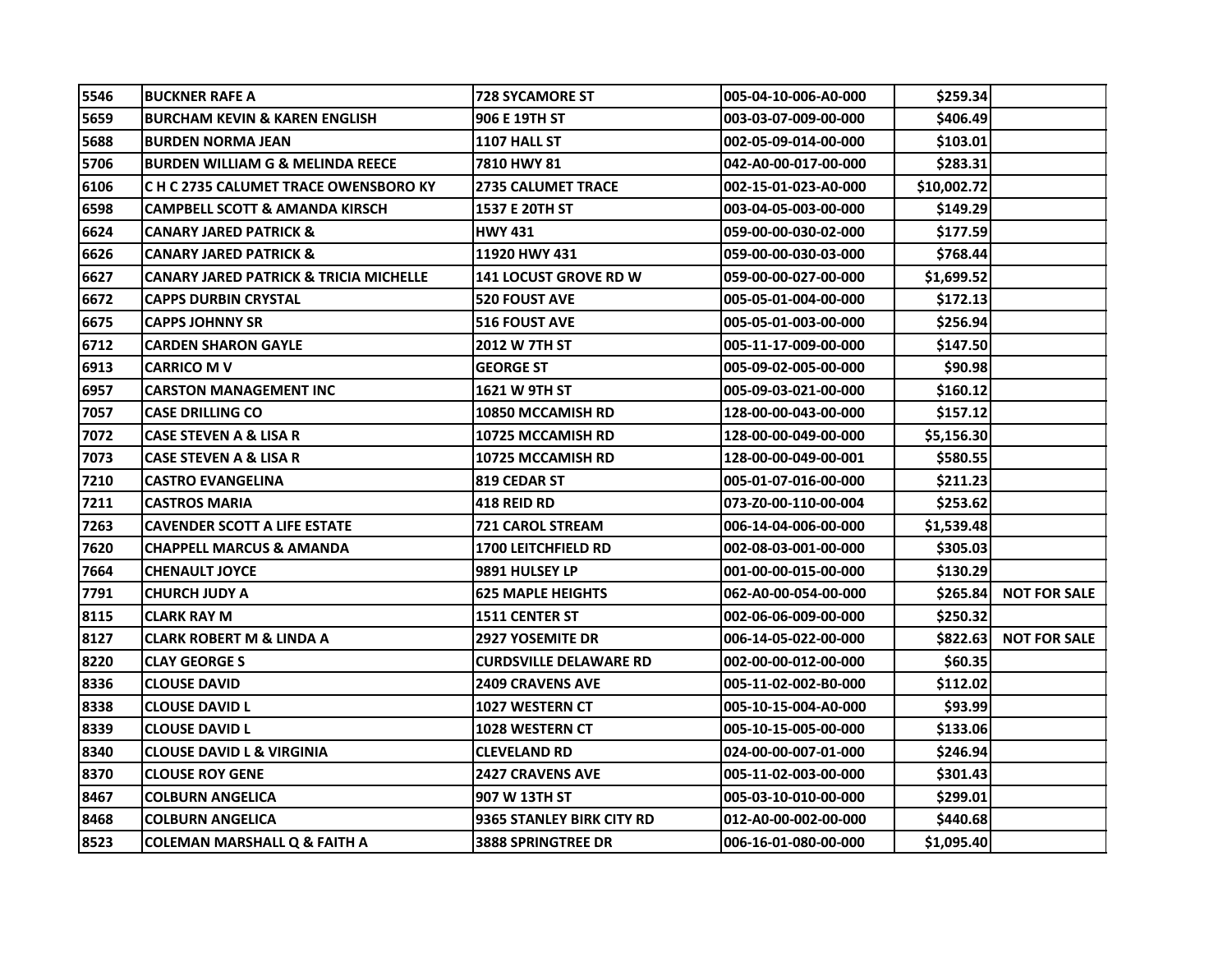| 8631  | <b>COMMONWEALTH VENTURES INC</b>        | 616 TIME DR                           | 003-12-27-015-00-000  | \$2,752.86     |                     |
|-------|-----------------------------------------|---------------------------------------|-----------------------|----------------|---------------------|
| 8697  | CONKRIGHT COREY & HOLLY                 | 9318 HWY 56                           | 015-00-00-041-01-000  | \$567.39       |                     |
| 8866  | <b>COOK SHERRI</b>                      | <b>820 DANBERRY ST</b>                | 006-13-13-012-00-000  | \$1,826.22     |                     |
| 9106  | <b>COOPER RAY</b>                       | <b>12171 FLORAL RD</b>                | 134-00-00-016-00-002  | \$111.99       |                     |
| 9112  | <b>COOPER WILLIAM J</b>                 | <b>2200 MCCONNELL AVE</b>             | 003-06-05-001-A0-000  | \$127.06       |                     |
| 9512  | <b>CRABTREE LEWIS W</b>                 | <b>814 GEORGE ST</b>                  | 005-09-02-004-00-000  | \$265.35       |                     |
| 9707  | <b>CRIDER KENNETH Z</b>                 | 1166 WAYSIDE DR W                     | 005-14-02-026-00-000  | \$1,284.22     |                     |
| 9753  | <b>CRITE CLARA LOUISE</b>               | <b>1019 JACKSON ST</b>                | 002-05-08-033-00-000  | \$90.98        |                     |
| 9759  | CROFT KEN B                             | <b>2523 BROWNS VALLEY RED HILL RD</b> | l079-00-00-001-00-000 | \$2,157.80     |                     |
| 9780  | CROSS KEITH                             | 6756 LESLIE LN                        | 071-A0-00-126-00-004  | \$134.73       |                     |
| 9792  | <b>CROWDER MARK H III</b>               | <b>1026 PLEASURE PT E</b>             | 097-A0-00-053-A0-000  | \$109.31       |                     |
| 9832  | <b>CROWE KENNETH &amp; SHEILA</b>       | 524 ELM ST                            | 005-04-05-005-00-000  | \$72.93        |                     |
| 9833  | <b>CROWE KENNETH E &amp; NIRAMONWAN</b> | 522 ELM ST                            | 005-04-05-004-00-000  | \$167.34       |                     |
| 9939  | <b>CRUZ RAYMOND</b>                     | <b>6983 LEAH LN</b>                   | 071-B0-00-186-00-003  | \$353.26       |                     |
| 10038 | <b>CUSTER PERCY L &amp; ANNA</b>        | <b>418 TAMPA DR</b>                   | 003-14-05-005-00-000  | \$1,140.84     |                     |
| 10623 | DAWSON VIOLET N & JOHNNY DAWSON JR      | <b>7431 GRIFFITH STATION RD</b>       | 019-A0-00-014-00-000  | \$173.97       |                     |
| 10878 | <b>DEJARNETTE VIVIAN</b>                | <b>1502 TRIPLETT ST</b>               | 002-03-03-003-00-000  | \$645.98       |                     |
| 11255 | DOCKEMEYER CHAD O & ANGELA K            | <b>222 HUBERT CT</b>                  | 062-A0-00-003-00-000  | 1616.54        | <b>NOT FOR SALE</b> |
| 11389 | <b>DOUGHTY SUMMER</b>                   | <b>2935 GREENHILL DR</b>              | 003-21-03-038-00-000  | \$710.28       |                     |
| 11616 | <b>DUKE TIFFANY LEE</b>                 | <b>1313 HAYNES AVE</b>                | 002-09-05-009-00-000  | \$72.93        |                     |
| 11757 | <b>DURBIN E W</b>                       | 9330 HWY 81                           | 034-00-00-015-12-000  | \$536.82       | <b>NOT FOR SALE</b> |
| 11775 | <b>DURBIN SHERRY M</b>                  | <b>113 RIVER RD</b>                   | 006-08-05-011-00-000  | \$193.20       |                     |
| 12452 | <b>ELMER STACY MCINTIRE</b>             | <b>1915 E 17TH ST</b>                 | 002-08-05-002-00-000  | \$73.52        |                     |
| 12517 | <b>EMBRY JONATHAN &amp; LONI</b>        | <b>8965 TODD BRIDGE RD</b>            | 043-00-00-042-09-000  | \$427.53       |                     |
| 12551 | <b>EMBRY VICTORIA L</b>                 | 4653 BOXWOOD DR                       | 073-M0-00-004-00-000  | \$3,629.761    |                     |
| 12607 | <b>ENGLE NELSON</b>                     | 1105 OGLESBY ST                       | 002-05-07-014-C0-000  | \$136.66       |                     |
| 12608 | <b>ENGLE NELSON</b>                     | 1107 OGLESBY ST                       | 002-05-07-014-B0-000  | \$136.66       |                     |
| 12609 | <b>ENGLE NELSON E</b>                   | <b>815 STONE ST</b>                   | 001-08-06-013-00-000  | \$297.83       |                     |
| 12610 | <b>ENGLE NELSON E</b>                   | 2417 W 9TH ST                         | 005-10-01-003-00-000  | \$275.55       |                     |
| 12611 | <b>ENGLE NELSON E</b>                   | 706 OMEGA ST                          | 005-11-13-001-00-000  | \$207.63       |                     |
| 12612 | <b>ENGLE NELSON E</b>                   | <b>2500 W 7TH ST</b>                  | 005-11-13-001-A0-000  | \$202.22       |                     |
| 12613 | <b>ENGLE NELSON E</b>                   | <b>2301 W 8TH ST</b>                  | 005-11-15-002-00-000  | \$119.82       |                     |
| 12659 | <b>EPLEY JORDAN</b>                     | 418 REID RD                           | 073-Z0-00-086-00-006  | \$103.22       |                     |
| 12717 | <b>ESPINOBARRIOS SEBASTIAN</b>          | 6759 LESLIE LN                        | 071-A0-00-100-00-002  | <b>S213.40</b> |                     |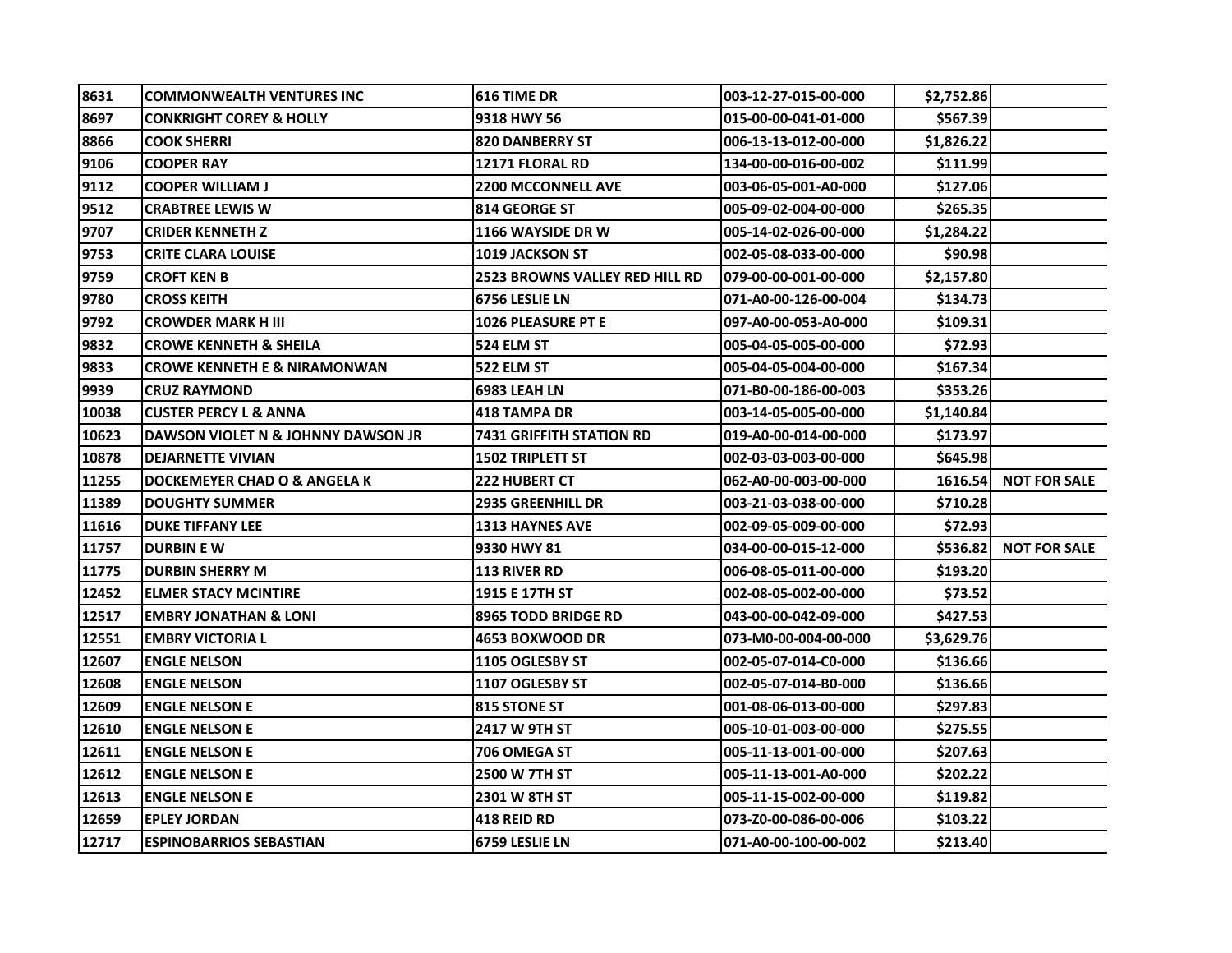| 12794 | <b>ETIENNE CHRISTAL</b>                       | 429 W 9TH ST                          | 005-01-06-012-00-000 | \$505.84   |                     |
|-------|-----------------------------------------------|---------------------------------------|----------------------|------------|---------------------|
| 13005 | <b>EXLINE BETH S &amp; MICHAEL GOULD</b>      | 732 LOCUST ST                         | 005-01-07-005-00-000 | \$103.01   |                     |
| 13006 | <b>EXLINE BETH S &amp; MICHAEL GOULD</b>      | 800 LOCUST ST                         | 005-01-07-006-00-000 | \$103.01   |                     |
| 13021 | <b>EYLICIO CHUEY &amp; KAREN</b>              | <b>418 REID RD</b>                    | 073-Z0-00-109-00-003 | \$440.68   |                     |
| 13022 | <b>EYLICIO JESSICA</b>                        | 418 REID RD                           | 073-Z0-00-079-00-005 | \$134.73   |                     |
| 13102 | <b>FALIN JOHN KEVIN</b>                       | 418 REID RD                           | 073-Z0-00-035-00-002 | \$145.19   |                     |
| 13248 | <b>FELDPAUSCH ROGER</b>                       | 6949 LESLIE LN                        | 071-B0-00-049-00-003 | \$91.00    |                     |
| 13293 | <b>FERGUSON CARA</b>                          | <b>418 REID RD</b>                    | 073-Z0-00-074-00-005 | \$99.75    |                     |
| 13402 | <b>FINCHER TONY A JR</b>                      | 3030 HWY 81                           | 039-00-00-060-00-002 | \$134.73   |                     |
| 13574 | <b>FITZGERALD DYLAN</b>                       | 1414 WASHINGTON AVE                   | 005-12-08-009-00-000 | \$899.58   |                     |
| 13782 | <b>FORBES CHRISTOPHER</b>                     | 418 REID RD                           | 073-Z0-00-083-00-004 | \$108.49   |                     |
| 14022 | <b>FRANCIS MITCHELL E &amp; STEPHANIE L</b>   | <b>2123 SURREY DR W</b>               | 004-20-14-011-00-000 | \$656.55   |                     |
| 14074 | <b>FRANTZ KENNETH W</b>                       | <b>644 CARTER RD</b>                  | 006-13-06-012-00-000 | \$599.64   |                     |
| 14084 | <b>FRASHURE VERNON L</b>                      | 4046 HWY 554                          | 033-00-00-035-00-002 | \$96.24    |                     |
| 14105 | <b>FRECHETTE PHILIP R</b>                     | 9607 MCCAMISH RD                      | 128-00-00-065-00-000 | \$629.51   |                     |
| 14106 | <b>FRECHETTE PHILIP R</b>                     | 9599 MCCAMISH RD                      | 128-00-00-066-00-000 | \$392.55   |                     |
| 14539 | <b>G E B INVESTMENTS LLC</b>                  | 3118 WANDERING LN                     | 006-14-13-018-00-000 | \$1,530.73 |                     |
| 14743 | <b>GARCIA FRANCISCO</b>                       | <b>6733 LAMPLITE CIRCLE</b>           | 071-A0-00-007-00-006 | \$125.95   |                     |
| 14773 | <b>GARDNER ERNEST A &amp; ANNA MARY</b>       | <b>8316 JOE HAYNES RD</b>             | 129-00-00-032-00-000 | \$1,349.83 | <b>NOT FOR SALE</b> |
| 14806 | <b>GARRETT KEVIN &amp; KARRON</b>             | <b>2049 YELVINGTON KNOTTSVILLE RD</b> | 108-00-00-071-00-000 | \$449.43   |                     |
| 15046 | <b>GIBSON WILLIAM K &amp; KENDALL L MOORE</b> | 418 REID RD                           | 073-Z0-00-081-00-002 | \$160.92   |                     |
| 15195 | <b>GIPE ROBERT F</b>                          | <b>1855 ASPENWOOD CT</b>              | 004-13-01-026-C0-000 | \$72.93    |                     |
| 15221 | <b>GIRTEN TERRIL</b>                          | 2417 W 2ND ST                         | 006-10-06-028-00-000 | \$246.17   |                     |
| 15281 | <b>GLASSCOCK JAMES L &amp; LINDA LATTIN</b>   | 10909 RED HILL MAXWELL RD             | 079-00-00-042-00-000 | \$436.28   | <b>NOT FOR SALE</b> |
| 15282 | <b>GLASSCOCK JAMES L &amp; LINDA LATTIN</b>   | 10863 RED HILL MAXWELL RD             | 079-00-00-043-00-000 | \$694.19   |                     |
| 15414 | <b>GOATEE ROBERT A &amp; DIANA H</b>          | <b>1681 GLENDALE AVE</b>              | 002-10-05-004-00-000 | \$77.14    |                     |
| 15596 | <b>GOMEZ EVANDE</b>                           | 4040 PARK DR                          | 041-Z0-00-004-00-004 | \$143.45   |                     |
| 15684 | <b>GOODMAN LOLA B</b>                         | <b>1505 ALEXANDER AVE</b>             | 002-08-06-001-00-000 | \$103.01   |                     |
| 15685 | <b>GOODMAN LOLA B</b>                         | <b>1507 ALEXANDER AVE</b>             | 002-08-06-016-00-000 | \$78.96    |                     |
| 16013 | <b>GRAY STEPHANIE</b>                         | <b>5657 OLD STATE RD</b>              | 102-00-00-001-00-002 | \$194.17   |                     |
| 16149 | <b>GREATHOUSE DIANE M</b>                     | <b>1212 INDEPENDENCE AVE</b>          | 005-08-01-004-00-000 | \$305.63   |                     |
| 16150 | <b>GREATHOUSE DIANE M</b>                     | 4430 POPLAR LOG BRIDGE RD             | 104-00-00-028-08-000 | \$673.23   |                     |
| 16151 | <b>GREATHOUSE DIANE M</b>                     | <b>4410 POPLAR LOG BRIDGE RD</b>      | 104-00-00-028-17-000 | \$445.01   |                     |
| 16152 | <b>GREATHOUSE DIANE M</b>                     | <b>4420 POPLAR LOG BRIDGE RD</b>      | 104-00-00-028-16-000 | \$445.01   |                     |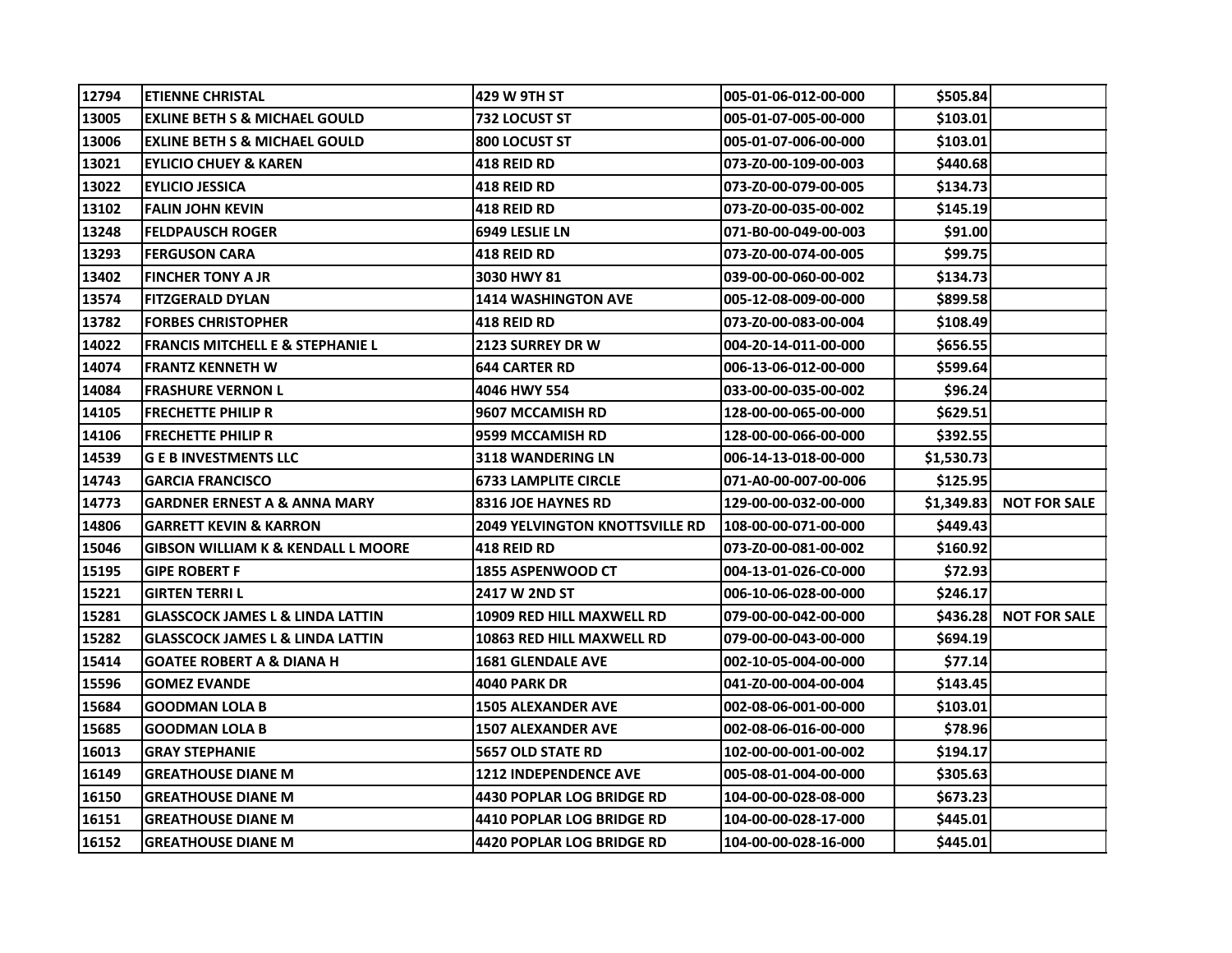| 16155 | <b>IGREATHOUSE RICHARD L JR</b>          | <b>2018 KEENLAND PKWY</b>   | 073-H0-00-022-00-000 | \$292.051  |                     |
|-------|------------------------------------------|-----------------------------|----------------------|------------|---------------------|
| 16177 | <b>GREEN FRANCHESTERA</b>                | 815 W 7TH ST                | 005-04-05-019-00-000 | \$72.93    |                     |
| 16239 | <b>GREEN WILLIE JR &amp; PATSY</b>       | <b>603 POPLAR ST</b>        | 005-04-05-028-00-000 | \$90.98    |                     |
| 16433 | <b>GRIFFITH JUSTIN W</b>                 | <b>224 CRABTREE AVE</b>     | 006-07-03-004-00-000 | \$255.13   |                     |
| 16547 | <b>GULLET WILLIAM</b>                    | 6979 KRIS AVE               | 071-B0-00-093-00-005 | \$230.88   |                     |
| 16577 | <b>GURRION KAREN VIRGINIA</b>            | <b>6905 LAMPLITE CIRCLE</b> | 071-B0-00-002-00-004 | \$141.73   |                     |
| 16580 | <b>GUTHRIE</b>                           | 11909 HWY 144               | 134-00-00-034-09-001 | \$108.49   |                     |
| 16584 | <b>GUTIERREZ HUMBERTO</b>                | 6922 LESLIE LN              | 071-B0-00-071-00-002 | \$125.95   |                     |
| 16657 | <b>HAAS ELLEN</b>                        | 2225 W 9TH ST               | 005-10-03-008-00-000 | \$90.98    |                     |
| 16677 | HADDOCK NICHOLAS L JR                    | 418 REID RD                 | 073-Z0-00-073-00-003 | \$103.22   |                     |
| 16765 | <b>HAGAN JOSEPH G &amp; SHEILA K</b>     | <b>156 HUMMINGBIRD LP E</b> | 006-15-08-003-00-000 | \$1,151.38 | <b>NOT FOR SALE</b> |
| 16904 | <b>HAIMES BARRY C &amp;</b>              | <b>10926 GORE RD</b>        | 059-00-00-133-00-000 | \$713.85   |                     |
| 16958 | <b>HALE JAMES M</b>                      | <b>925 CONWAY AVE</b>       | 005-09-05-015-00-000 | \$188.39   |                     |
| 17048 | <b>HALL JASON &amp; RACHELLE WEDDING</b> | <b>418 REID RD</b>          | 073-Z0-00-135-00-005 | \$143.45   |                     |
| 17126 | <b>HALL TAMIKA</b>                       | <b>6730 LAMPLITE CIRCLE</b> | 071-A0-00-042-00-005 | \$125.95   |                     |
| 17179 | <b>HAMILL ELIZABETH R &amp; MARY C</b>   | <b>2407 PARDON AVE</b>      | 006-10-06-014-00-000 | \$396.42   |                     |
| 17234 | <b>HAMILTON DARRELL &amp; ARTIE</b>      | 914 CONWAY AVE              | 005-09-06-005-00-000 | \$78.96    |                     |
| 17235 | <b>HAMILTON DARRELL &amp; ARTIE</b>      | 916 CONWAY AVE              | 005-09-06-006-00-000 | \$78.96    |                     |
| 17236 | <b>HAMILTON DARRELL &amp; ARTIE</b>      | <b>920 CONWAY AVE</b>       | 005-09-06-006-A0-000 | \$78.96    |                     |
| 17237 | HAMILTON DARRELL & ARTIE                 | 922 CONWAY AVE              | 005-09-06-007-00-000 | \$231.09   |                     |
| 17314 | <b>HAMILTON JOSEPH HENRY</b>             | <b>PLEASANT RIDGE LN</b>    | 093-00-00-053-00-000 | \$305.14   |                     |
| 17327 | <b>HAMILTON LAURA &amp;</b>              | 923 LOCUST ST               | 005-02-03-017-00-000 | \$264.74   |                     |
| 17330 | <b>HAMILTON LESLIE F</b>                 | <b>1424 ALEXANDER AVE</b>   | 002-09-03-006-00-000 | \$247.31   |                     |
| 17440 | <b>HANCOCK AARON</b>                     | <b>6944 LAMPLITE CIRCLE</b> | 071-B0-00-033-00-001 | \$265.84   |                     |
| 17623 | <b>HARDIN TIMOTHY W &amp; EVON M</b>     | <b>313 LITTELL ST</b>       | 006-06-07-010-00-000 | \$157.70   |                     |
| 17630 | <b>HARDISON ELIZABETH E</b>              | <b>1708 W 4TH ST</b>        | 006-06-08-016-00-000 | \$293.00   |                     |
| 17644 | <b>HARDY JACOB</b>                       | <b>6836 LAMPLITE CIRCLE</b> | 071-A0-00-064-00-005 | \$125.95   |                     |
| 17879 | <b>HARRIS SAMUEL E</b>                   | <b>630 WING AVE</b>         | 001-08-04-014-00-000 | \$72.93    |                     |
| 17886 | <b>HARRISON BILLY D &amp;</b>            | 1709 E 20TH ST              | 003-04-07-009-00-000 | \$243.72   |                     |
| 17945 | <b>HART RYAN</b>                         | <b>1301 MORELAND AVE</b>    | 005-03-16-010-00-000 | \$483.03   |                     |
| 18006 | <b>HATCHER BETHANY</b>                   | 709 E 21ST ST               | 003-03-10-005-00-000 | \$497.44   |                     |
| 18168 | <b>HAWN JAMES D</b>                      | 3020 DAVIESS ST             | 003-09-06-030-00-000 | \$96.99    |                     |
| 18169 | <b>HAWS GLEN LEE JR</b>                  | <b>1661 GLENDALE AVE</b>    | 002-10-05-009-00-000 | \$223.27   |                     |
| 18501 | <b>HAYDEN TIMOTHY M II</b>               | <b>2019 KEENLAND PKWY</b>   | 073-H0-00-023-00-000 | \$321.79   |                     |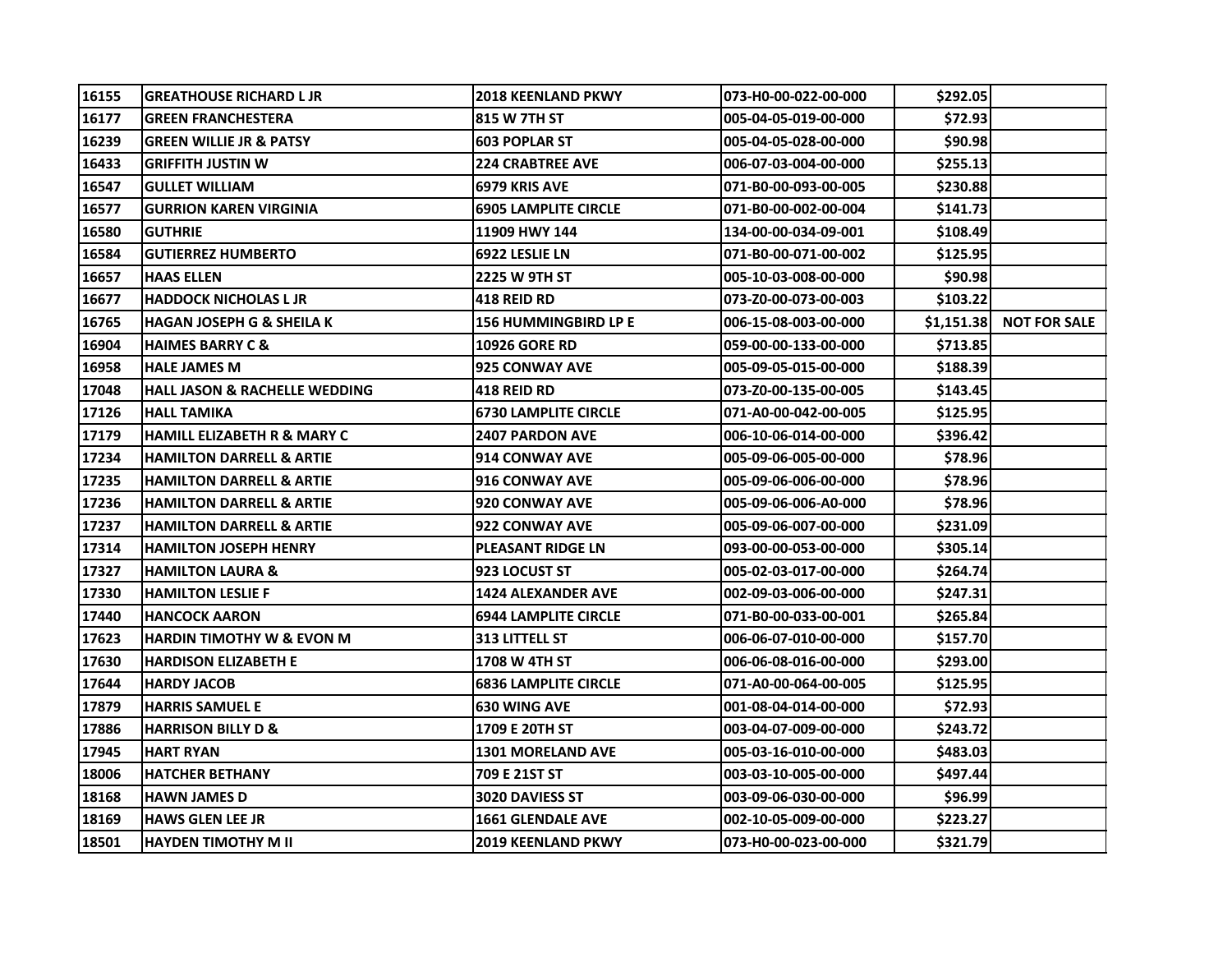| 18633 | <b>HAYS MICHELLE L</b>               | <b>2216 BERKSHIRE DR</b>       | 004-20-19-019-00-000 | \$2,403.21 |                     |
|-------|--------------------------------------|--------------------------------|----------------------|------------|---------------------|
| 18640 | <b>HAYSE ANDREA S</b>                | <b>2504 WINDSOR AVE</b>        | 004-11-06-002-00-000 | \$812.53   |                     |
| 18667 | <b>HEAD BRIAN F</b>                  | 4170 HWY 554                   | 033-00-00-032-00-000 | \$1,045.62 |                     |
| 18668 | <b>HEAD BRIAN F</b>                  | <b>HWY 554</b>                 | 033-00-00-033-00-000 | \$217.72   |                     |
| 18714 | <b>HEAD PATSY G</b>                  | <b>3507 BAYBROOK ST</b>        | 006-13-10-005-00-000 | \$971.23   |                     |
| 18717 | <b>HEAD RHONDA</b>                   | <b>6875 LAMPLITE CIRCLE</b>    | 071-A0-00-036-00-002 | \$178.40   |                     |
| 18737 | <b>HEADY LARRY &amp; SHARON</b>      | <b>8801 KINGFISHER LAKE RD</b> | 097-A0-00-036-00-000 | \$2,655.88 | <b>NOT FOR SALE</b> |
| 18797 | <b>HEDGES RICHARD &amp; DENNAE</b>   | 2207 W 1ST ST                  | 006-10-03-002-00-000 | \$357.94   |                     |
| 18861 | <b>HELM NATHAN S</b>                 | <b>6746 LAMPLITE CIRCLE</b>    | 071-A0-00-046-00-005 | \$125.95   |                     |
| 18912 | <b>HENDERSON ELIZABETH RITA</b>      | <b>608 POINDEXTER ST</b>       | 005-11-07-004-00-000 | \$250.32   |                     |
| 19101 | <b>HERLEIN TIMOTHY</b>               | 4040 PARK DR                   | 041-Z0-00-006-00-004 | \$230.88   |                     |
| 19111 | <b>HERN BRENDA LEE</b>               | <b>2989 LOST LAKE COVE</b>     | 075-K0-00-151-00-000 | \$5,272.51 |                     |
| 19211 | <b>HICKS FRANK &amp; DONNA</b>       | <b>1919 HUGHES AVE</b>         | 001-09-13-006-00-000 | \$318.87   |                     |
| 19466 | HILL KENNETH WAYNE & JULIE ANN       | 2024 W 5TH ST                  | 005-11-05-009-00-000 | \$265.35   |                     |
| 19514 | <b>HILLARD TIFFANY B</b>             | 109 W 19TH ST                  | 003-01-01-004-00-000 | \$564.20   |                     |
| 19829 | <b>HOGLE WILLIAM</b>                 | 4040 PARK DR                   | 041-Z0-00-003-00-007 | \$111.99   |                     |
| 19830 | HOGLE WILLIAM C JR & SHEILA G        | <b>465 HARMONS FERRY RD W</b>  | 059-00-00-060-00-000 | \$472.14   |                     |
| 19960 | <b>HOMETOWN COLONY ESTATES LLC</b>   | 5486 RED MILE LP               | 073-10-00-086-00-000 | \$104.06   |                     |
| 19970 | <b>HONEYCUTT MARGARET K</b>          | 109 HIGH ST                    | 084-A0-00-020-00-000 | \$335.77   |                     |
| 20339 | <b>HOWARD DENNIS</b>                 | <b>418 REID RD</b>             | 073-Z0-00-001-00-004 | \$131.21   |                     |
| 20559 | <b>HOWARD RICKY</b>                  | 10921 HWY 144                  | 127-00-00-023-00-001 | \$204.67   |                     |
| 20690 | <b>HOWERTON JOHN III</b>             | <b>2653 WISTERIA GARDENS</b>   | 003-38-05-171-00-000 | \$1,553.48 |                     |
| 20882 | <b>HUMPHREY ELBERT &amp; NANCY</b>   | 1625 HALL ST                   | 002-07-06-017-00-000 | \$66.91    |                     |
| 20883 | <b>HUMPHREY ELBERT W &amp; NANCY</b> | 1629 HALL ST                   | 002-07-06-016-00-000 | \$66.91    |                     |
| 20992 | <b>HURM CHRISTOPHER D</b>            | <b>1533 E 20TH ST</b>          | 003-04-05-005-00-000 | \$279.19   |                     |
| 21063 | <b>HUSKISSON RAYMOND L</b>           | <b>7335 LAMPLITE CIRCLE</b>    | 071-B0-00-163-00-003 | \$335.77   |                     |
| 21081 | <b>HUTCHINS CHARLES M</b>            | <b>418 REID RD</b>             | 073-Z0-00-144-00-004 | \$125.95   |                     |
| 21307 | <b>IJAMES MICHAEL</b>                | 703 STONE ST                   | 001-08-06-020-00-000 | \$337.49   |                     |
| 21881 | JACKSON KENNETH S & JILL S           | 2200 VEACH RD                  | 003-02-07-001-00-000 | \$903.29   |                     |
| 21882 | JACKSON KENNETH S & JILL S           | <b>2302 STRATFORD DR S</b>     | 004-14-02-039-00-000 | \$2,478.39 |                     |
| 21888 | JACKSON LAURA J                      | 5840 MILLERS MILL RD           | 076-00-00-113-00-002 | \$370.73   |                     |
| 22121 | <b>JAMES RENETTA</b>                 | <b>1016 JACKSON ST</b>         | 002-05-04-015-00-000 | \$72.93    |                     |
| 22125 | <b>JAMES RUBY H</b>                  | <b>2833 MCFARLAND AVE</b>      | 005-14-02-003-00-000 | \$271.89   |                     |
| 22126 | <b>JAMES RUBY H</b>                  | <b>2839 MCFARLAND AVE</b>      | 005-14-02-002-00-000 | \$1,525.49 |                     |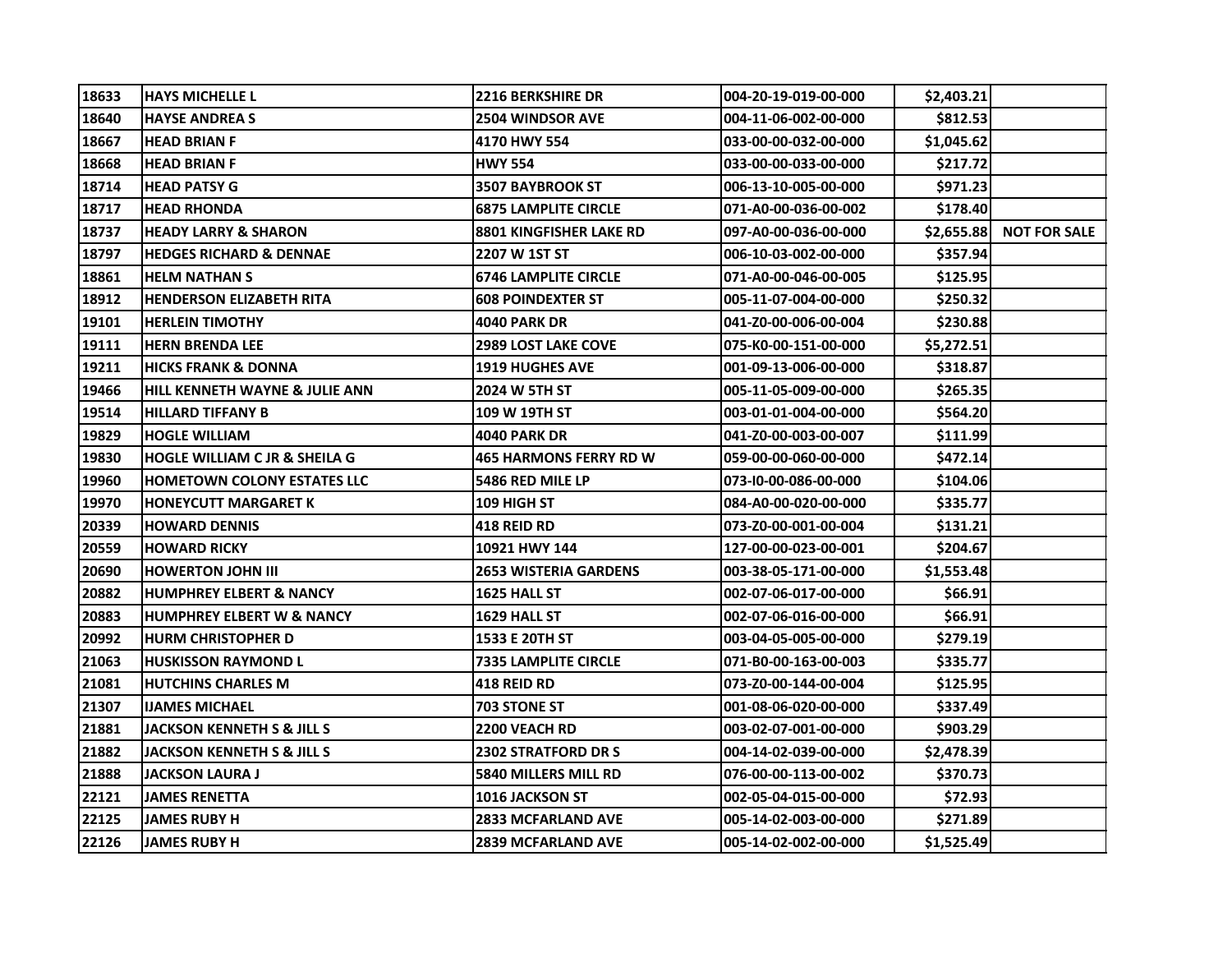| 22189 | <b>JARBOE ROBERT M</b>              | 8880 SACRA DR                 | 084-A0-00-091-00-000 | \$250.08       |
|-------|-------------------------------------|-------------------------------|----------------------|----------------|
| 22197 | <b>JARNAGIN BILL</b>                | <b>2625 LANCASTER AVE</b>     | 005-10-15-004-B0-000 | \$93.99        |
| 22232 | <b>JAXON TATE INVESTMENTS LLC</b>   | 1711 NAVAJO DR                | 004-11-07-030-00-000 | \$625.52       |
| 22233 | <b>JAXON TATE INVESTMENTS LLC</b>   | <b>2946 REID RD</b>           | 088-00-00-020-00-000 | \$627.76       |
| 22381 | JIMENEZ MEJIA JOSE V                | <b>6859 POND RIVER RD</b>     | 006-00-00-023-01-000 | \$727.43       |
| 22490 | JOHNSON DOLORES JANE                | <b>3518 FENMORE ST</b>        | 006-13-14-029-00-000 | \$658.30       |
| 22642 | JOHNSON LISA                        | <b>305 LEGION BLVD W</b>      | 003-09-17-002-00-000 | \$493.83       |
| 22786 | JOHNSON URIAH                       | <b>6828 THOMA DR</b>          | 071-Z0-00-028-00-003 | \$169.69       |
| 22826 | JOHNSTON NEIL                       | <b>1220 NASSAU AVE</b>        | 005-03-13-004-00-000 | \$333.30       |
| 23093 | JONES SANDRA                        | 1209 HWY 279 N                | 028-00-00-001-00-003 | \$91.00        |
| 23163 | JUAN IRMA                           | 6962 LESLIE LN                | 071-B0-00-061-00-004 | \$104.08       |
| 23164 | <b>JUAREZ ANDRES M</b>              | 418 REID RD                   | 073-Z0-00-129-00-005 | \$134.73       |
| 23165 | <b>JUAREZ LARA SAMANTHA</b>         | <b>6917 LAMPLITE CIRCLE</b>   | 071-B0-00-005-00-003 | \$195.91       |
| 23248 | K E B REAL ESTATE HOLDINGS LLC      | <b>2300 FREDERICA ST</b>      | 004-03-08-001-00-000 | \$2,977.76     |
| 23362 | <b>KAMUF KYLE</b>                   | <b>3040 RUSSELL RD</b>        | 080-00-00-091-01-000 | \$296.99       |
| 23363 | <b>KAMUF KYLE</b>                   | <b>3030 RUSSELL RD</b>        | 080-00-00-088-01-000 | \$112.80       |
| 23707 | KELLY WILLIAM                       | 4960 POPLAR LOG BRIDGE RD     | 104-00-00-031-00-001 | \$188.90       |
| 23759 | <b>KENNEDY TAMMY</b>                | 807 GEORGE ST                 | 005-09-03-044-C0-000 | \$193.20       |
| 23858 | <b>KESSENGER BAIRIE A</b>           | 418 REID RD                   | 073-Z0-00-132-00-002 | \$300.79       |
| 23903 | <b>KEYAKRINA LLC</b>                | <b>1407 WING AVE</b>          | 002-10-03-056-00-000 | \$829.66       |
| 23948 | <b>KIMBLEY TIMOTHY</b>              | <b>6708 LESLIE LN</b>         | 071-A0-00-115-00-004 | \$192.41       |
| 23949 | <b>KIMBLEY TONY</b>                 | 6961 JAMIE LN                 | 071-B0-00-134-00-005 | \$125.95       |
| 24075 | <b>KINNEY BRAD</b>                  | <b>1424 WING AVE</b>          | 002-10-03-047-00-000 | \$1,056.94     |
| 24078 | IKINNEY E L & ELIZABETH LIFE ESTATE | <b>4544 SPRINGLANE DR</b>     | 074-A0-00-024-00-000 | \$1,035.13     |
| 24085 | <b>KINNSER NATHAN</b>               | <b>7021 LAMPLITE CIRCLE</b>   | 071-B0-00-018-00-007 | \$125.95       |
| 24200 | <b>KITTERMAN SANDRA</b>             | <b>6769 LAMPLITE CIRCLE</b>   | 071-A0-00-014-00-007 | <b>S99.75</b>  |
| 24326 | <b>KNOTT JAMES L &amp; BRENDA M</b> | <b>7631 STEVENS SCHOOL RD</b> | 123-00-00-049-07-000 | \$1,552.62     |
| 24404 | <b>KNUTSON ELIZABETH</b>            | 6556 HWY 231                  | 077-Z0-00-030-00-003 | \$230.88       |
| 24435 | KOLLER DEBORAH ROBIN KOLLER &       | <b>WINDY HOLLOW RD</b>        | 033-00-00-063-00-000 | \$367.54       |
| 24542 | <b>KREISLE WALLACE K</b>            | 424 HATHAWAY ST               | 001-06-12-004-00-000 | <b>\$78.96</b> |
| 24621 | <b>KUEGEL KATHY J</b>               | <b>1929 WINDSOR AVE</b>       | 004-08-02-054-00-000 | \$265.95       |
| 24722 | L C M RENTAL PROPERTIES LLC         | <b>3802 LEGACY RUN</b>        | 004-26-01-017-00-000 | \$12,701.21    |
| 25299 | <b>LASHBROOK MARTHA JANE</b>        | <b>COLEMAND RD</b>            | 068-00-00-052-00-001 | \$882.09       |
| 25487 | LEAK IVAN DEWAYNE                   | <b>110 DUBLIN LN</b>          | 006-08-02-007-00-000 | \$230.48       |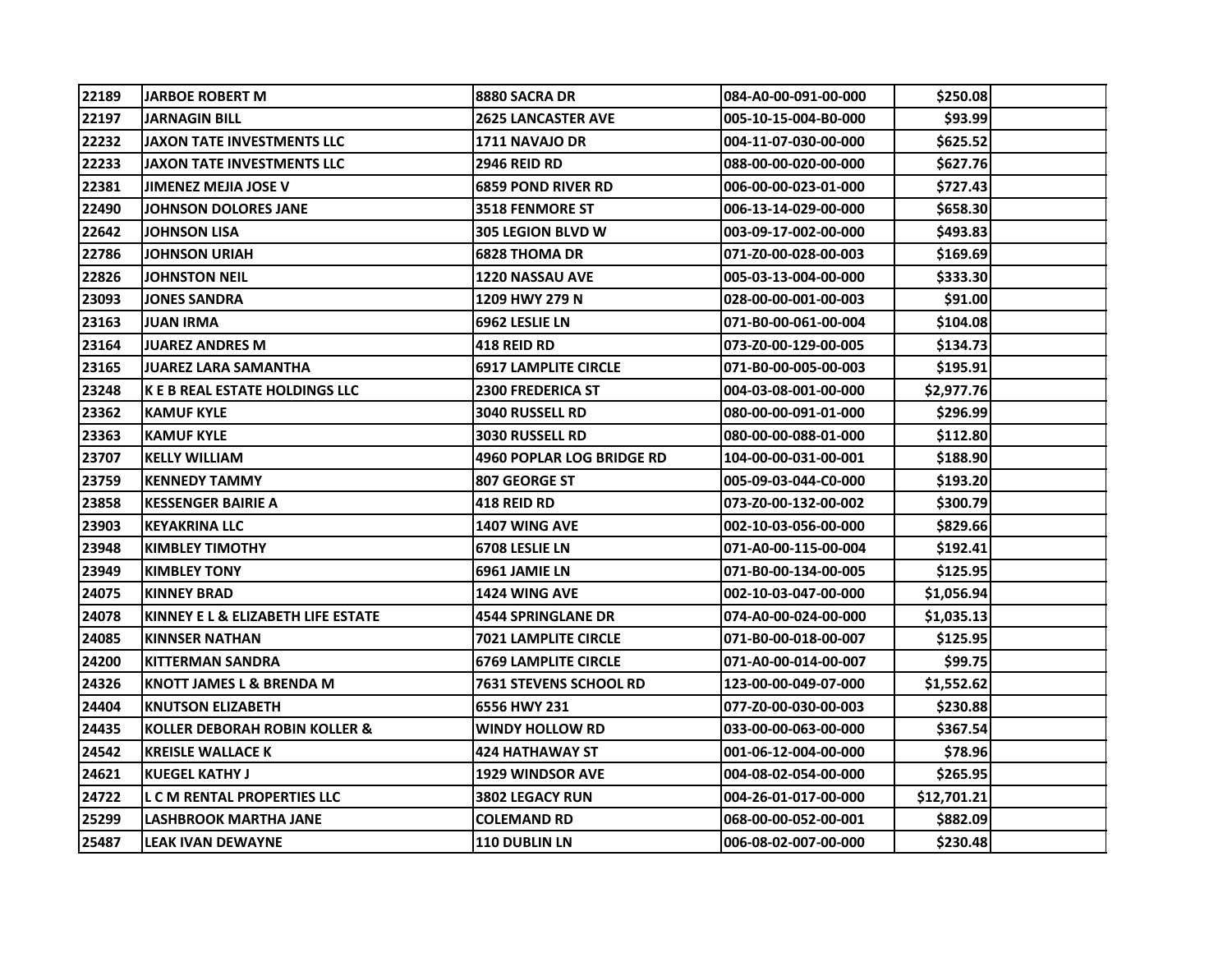| 25488 | LEAK JOHN T JR                       | 1906 W 5TH ST                  | 005-11-06-018-00-000 | \$60.92        |                     |
|-------|--------------------------------------|--------------------------------|----------------------|----------------|---------------------|
| 25547 | LEE GREGORY & SHIRLEY LEE            | 1909 E 10TH ST                 | 001-09-14-006-00-000 | \$903.08       |                     |
| 25689 | <b>LEMASTER KATHRYN &amp;</b>        | <b>2669 VICTORY CT E</b>       | 003-13-09-018-00-000 | \$327.29       |                     |
| 25786 | <b>LEWIS KAREN</b>                   | <b>6835 LAMPLITE CIRCLE</b>    | 071-A0-00-026-00-002 | \$99.75        |                     |
| 25942 | LINDSEY HERMAN E                     | 904 ELSMERE ST                 | 002-05-06-002-00-000 | \$72.93        |                     |
| 25948 | <b>LINDSEY KARL</b>                  | <b>1907 ALEXANDER AVE</b>      | 003-05-07-016-00-000 | \$96.99        |                     |
| 25973 | LING ANTHONY WAYNE                   | <b>2033 ARLINGTON PK DR</b>    | 073-H0-00-127-00-000 | \$414.48       |                     |
| 25981 | <b>LING ROBERT LEO</b>               | 2034 W 10TH ST                 | 005-10-10-009-00-000 | \$72.93        |                     |
| 25985 | <b>LINGLE SCOTT &amp; CODIE</b>      | <b>5225 PLEASANT VALLEY RD</b> | 100-00-00-068-03-000 | \$272.19       |                     |
| 26050 | <b>LLOYD VENITA</b>                  | <b>418 REID RD</b>             | 073-Z0-00-038-00-002 | \$152.19       |                     |
| 26114 | <b>LOGSDON JEFFREY</b>               | <b>1529 W 2ND ST</b>           | 006-05-03-004-00-000 | \$124.68       |                     |
| 26195 | <b>LORD TRACY</b>                    | <b>418 REID RD</b>             | 073-Z0-00-116-00-002 | \$278.06       |                     |
| 26232 | <b>LOVE FRANK E &amp; MARGARET L</b> | 2215 HWY 144                   | 001-15-01-002-00-000 | \$728.25       |                     |
| 26239 | <b>LOVE MARILYNN R &amp; TODD</b>    | 3316 OLD MILL LN               | 075-D0-00-004-00-000 | \$2,297.46     |                     |
| 26254 | <b>LOWE CHRISTINE THOMAS</b>         | <b>2020 YORK DR</b>            | 004-14-04-002-00-000 | 936.081        | <b>NOT FOR SALE</b> |
| 26402 | LYNCH RONALD E & TAMMY M             | 801 E 21ST ST                  | 003-03-11-009-00-000 | \$267.75       |                     |
| 26441 | <b>LYONS TROY</b>                    | 6977 LESLIE LN                 | 071-B0-00-056-00-001 | \$213.40       |                     |
| 26641 | <b>MAERTZ SUSAN MARIE</b>            | 807 E 21ST ST                  | 003-03-11-007-00-000 | \$199.78       |                     |
| 27090 | IMARTIN JOHN W II &                  | <b>1718 BLUFF AVE</b>          | 002-07-08-014-00-000 | \$283.97       |                     |
| 27316 | <b>MATEO FRANSICO</b>                | 6955 KRIS AVE                  | 071-B0-00-087-00-003 | \$117.21       |                     |
| 27609 | <b>MATTINGLY WILLIAM COLE</b>        | <b>1382 STINNETT RD</b>        | 097-00-00-084-01-001 | \$353.26       |                     |
| 27712 | IMAYA ALBERTO                        | <b>6931 KRIS AVE</b>           | 071-B0-00-081-00-005 | \$105.00       |                     |
| 27901 | <b>MCCAMPBELL WILL</b>               | 6873 LESLIE LN                 | 071-A0-00-075-00-004 | \$178.40       |                     |
| 28027 | IMCCLAIN CATHERINE                   | 6924 LEAH LN                   | 071-B0-00-209-00-004 | \$125.95       |                     |
| 28093 | <b>MCCORMICK MICHAEL</b>             | 6556 HWY 231                   | 077-Z0-00-025-00-002 | \$187.14       |                     |
| 28200 | MCDANIEL LARRY B & BRENDA            | <b>8679 JACK HINTON RD</b>     | 120-00-00-041-00-000 | \$442.431      |                     |
| 28316 | IMCFADDEN ERIC L                     | <b>171 BOOTH FIELD RD</b>      | 037-A0-00-036-00-000 | \$3,958.43     | <b>NOT FOR SALE</b> |
| 28323 | IMCFADDEN NICK                       | <b>1207 INDEPENDENCE AVE</b>   | 005-08-02-021-00-000 | \$205.21       |                     |
| 28339 | <b>MCFARLAND GREGORY WAYNE</b>       | <b>918 DEER HAVEN DR</b>       | 006-18-02-002-00-000 | \$1,000.99     |                     |
| 28699 | IMEADOR SAMUEL A                     | <b>1026 JACKSON ST</b>         | 002-05-04-018-00-000 | <b>S219.66</b> |                     |
| 28781 | <b>MEISSNER WILLIAM</b>              | <b>1706 ALEXANDER AVE</b>      | 002-08-09-002-00-000 | \$229.28       |                     |
| 28855 | <b>MERCER CASEY W</b>                | 6303 HWY 762                   | 090-00-00-109-00-000 | \$130.29       |                     |
| 28888 | <b>MEREDITH DEBBIE</b>               | <b>231 CHESTNUT GROVE RD N</b> | 106-00-00-036-00-000 | \$5,161.32     |                     |
| 28970 | <b>MESERVE CRYSTAL</b>               | <b>418 REID RD</b>             | 073-Z0-00-050-00-002 | \$96.24        |                     |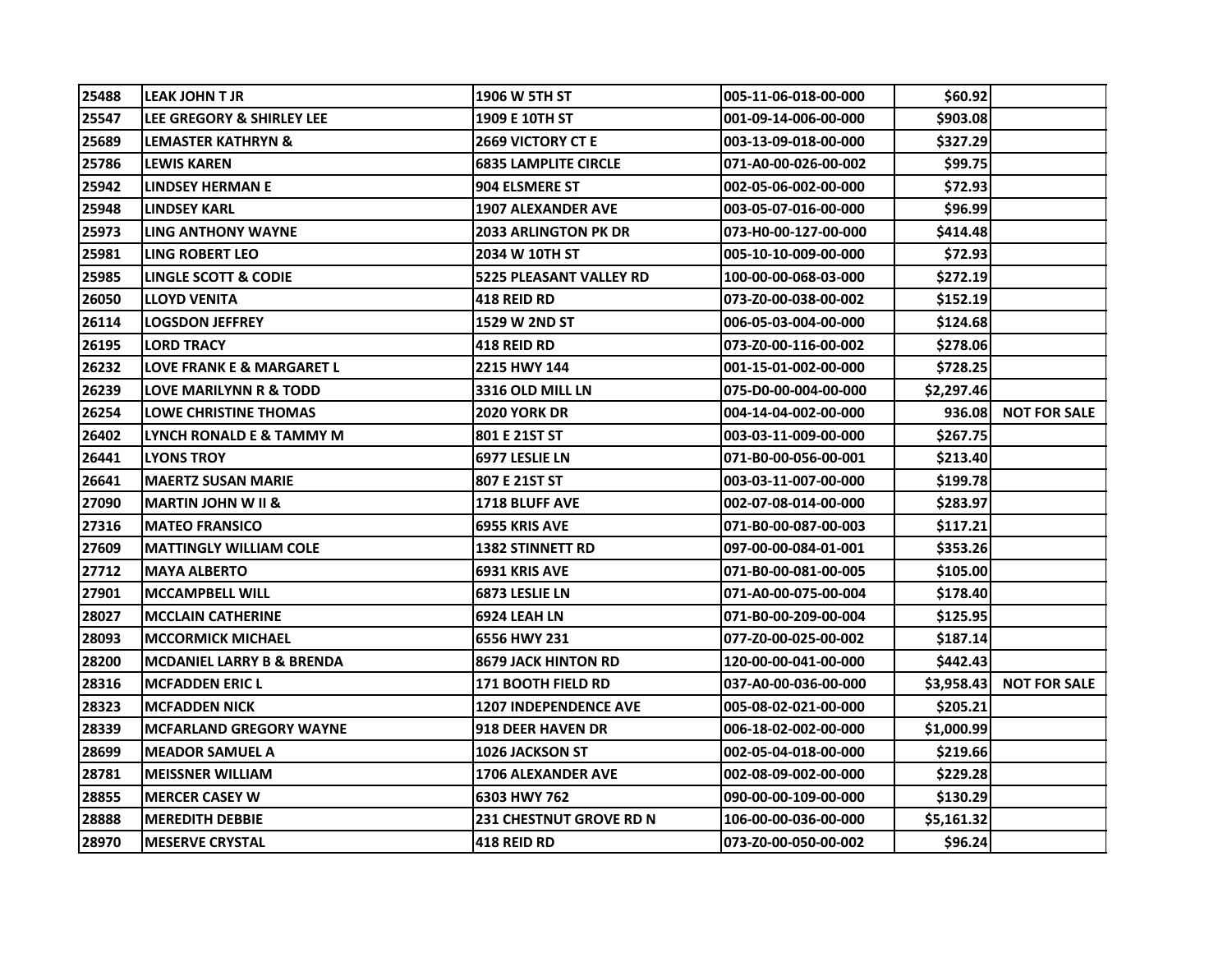| 29041 | <b>MICHIE STANLEY</b>                    | <b>4040 PARK DR</b>            | 041-Z0-00-007-00-002 | <b>\$91.00</b> |                     |
|-------|------------------------------------------|--------------------------------|----------------------|----------------|---------------------|
| 29155 | <b>MILES VICKI L</b>                     | 3212 PLEASANT VALLEY RD        | 074-00-00-081-00-000 | \$2,577.20     |                     |
| 29198 | <b>MILLAY GREGORY ALLEN</b>              | <b>1590 FOGLE RD</b>           | 012-00-00-016-00-000 | \$501.86       |                     |
| 29227 | <b>MILLAY MARTIN</b>                     | <b>6776 LESLIE LN</b>          | 071-A0-00-131-00-001 | \$204.67       |                     |
| 29297 | <b>MILLER CHARLES S</b>                  | 426 E 20TH ST                  | 003-02-05-043-00-000 | \$175.16       |                     |
| 29401 | <b>MILLER MARIA ELAINE</b>               | 418 REID RD                    | 073-Z0-00-104-00-006 | \$208.15       |                     |
| 29949 | <b>MOODY JOYCE G</b>                     | <b>1911 ALEXANDER AVE</b>      | 003-05-07-015-00-000 | \$319.47       |                     |
| 30084 | <b>MOORMAN SALLYE F</b>                  | <b>2519 W 8TH ST</b>           | 005-10-11-005-00-000 | \$348.93       |                     |
| 30097 | <b>MORBURGER BROTHERS ESTATE</b>         | <b>JACKSON RD N</b>            | 052-00-00-016-00-000 | \$392.55       |                     |
| 30277 | <b>MORRIS RICKY D</b>                    | 736 CEDAR ST                   | 005-01-08-012-00-000 | \$217.84       |                     |
| 30807 | <b>MYERS JACK ENTERPRISES INC</b>        | <b>521 PARRISH AVE E</b>       | 002-04-06-008-00-000 | \$339.29       |                     |
| 30813 | <b>MYERS KURT</b>                        | 7184 HWY 762                   | 103-00-00-006-00-003 | \$757.13       |                     |
| 31163 | <b>NEWCOM DARLENE K</b>                  | 715 GLENN CT                   | 061-D0-00-012-00-000 | \$1,129.55     |                     |
| 31216 | <b>NEWTON CHARLES</b>                    | <b>2710 W 4TH ST</b>           | 006-12-02-032-00-000 | \$334.51       |                     |
| 31244 | <b>INEWTON TOMEKA L &amp; ROGER P</b>    | <b>3028 VEACH RD</b>           | 003-14-02-023-00-000 | \$633.83       |                     |
| 31298 | NICOLAS WILLIAM C & ANGELA D             | <b>7416 FRENCH ISLAND RD</b>   | 019-A0-00-007-00-000 | \$257.08       |                     |
| 31342 | <b>NOBLE MICHAEL G &amp; CHRISTINA D</b> | <b>367 CHESTNUT GROVE RD N</b> | 096-00-00-062-00-000 | \$1,001.90     |                     |
| 31459 | <b>NUAM PAU SUAN</b>                     | <b>2637 CHERRY BLOSSOM CT</b>  | 064-A0-00-495-00-000 | \$376.91       |                     |
| 31841 | OHIO VALLEY MOTOR SALES LLC              | 3926 HWY 144                   | 061-B0-00-065-A0-000 | \$2,727.77     |                     |
| 32010 | <b>OOST MATTHEW J</b>                    | <b>3018 YOSEMITE DR</b>        | 006-14-06-042-00-000 | \$1,494.05     | <b>NOT FOR SALE</b> |
| 32011 | <b>OOST MICHAEL D</b>                    | 2749 W 9TH ST                  | 005-13-09-008-00-000 | \$556.96       |                     |
| 32139 | <b>OSTEEN SONNY JOE</b>                  | 11348 HWY 431                  | 059-00-00-023-00-000 | \$1,793.93     |                     |
| 32226 | <b>OWENS JOANNA M</b>                    | 5516 MILLERS MILL RD           | 076-00-00-111-00-000 | \$449.43       |                     |
| 32606 | <b>PALMER RONALD &amp; STACEY</b>        | <b>1627 PAYNE AVE</b>          | 001-09-02-014-00-000 | \$90.98        |                     |
| 32715 | <b>PARKS MARK E &amp; DAWN</b>           | <b>2011 LANCASTER AVE</b>      | 005-10-16-003-00-000 | \$391.62       |                     |
| 33432 | <b>PAYNE MARY E</b>                      | <b>2527 CHRISTIE PL</b>        | 004-12-08-034-00-000 | \$639.35       |                     |
| 33483 | <b>PAYNE RANDY &amp; MELINDA</b>         | 10651 KELLY CEMETERY RD        | 096-00-00-081-02-001 | \$127.71       |                     |
| 33542 | <b>PAYNE STEVE R &amp; KAREN</b>         | 8122 HWY 231                   | 092-00-00-002-00-000 | \$305.14       |                     |
| 33768 | <b>PENDLETON ROBERT F JR</b>             | <b>624 JACKSON ST</b>          | 001-07-06-005-00-000 | \$276.17       |                     |
| 33846 | <b>PERRY JAMES SYLVESTER JR</b>          | 9249 KELLY CEMETERY RD         | 084-A0-00-037-00-000 | \$684.051      | <b>NOT FOR SALE</b> |
| 33899 | <b>PETTREY TRACY</b>                     | <b>2229 MCCONNELL AVE</b>      | 003-06-04-003-00-000 | \$376.58       | <b>NOT FOR SALE</b> |
| 33915 | <b>PEYTON STEVE</b>                      | 515 W 9TH ST                   | 005-01-07-013-00-000 | \$103.01       |                     |
| 34058 | PHIPPS JASON M & BRITTANY K SAPP         | 6978 LESLIE LN                 | 071-B0-00-057-00-007 | \$807.75       |                     |
| 34173 | <b>PIPER DELORES J</b>                   | 3328 E 10TH ST                 | 061-C0-00-049-00-000 | \$716.92       |                     |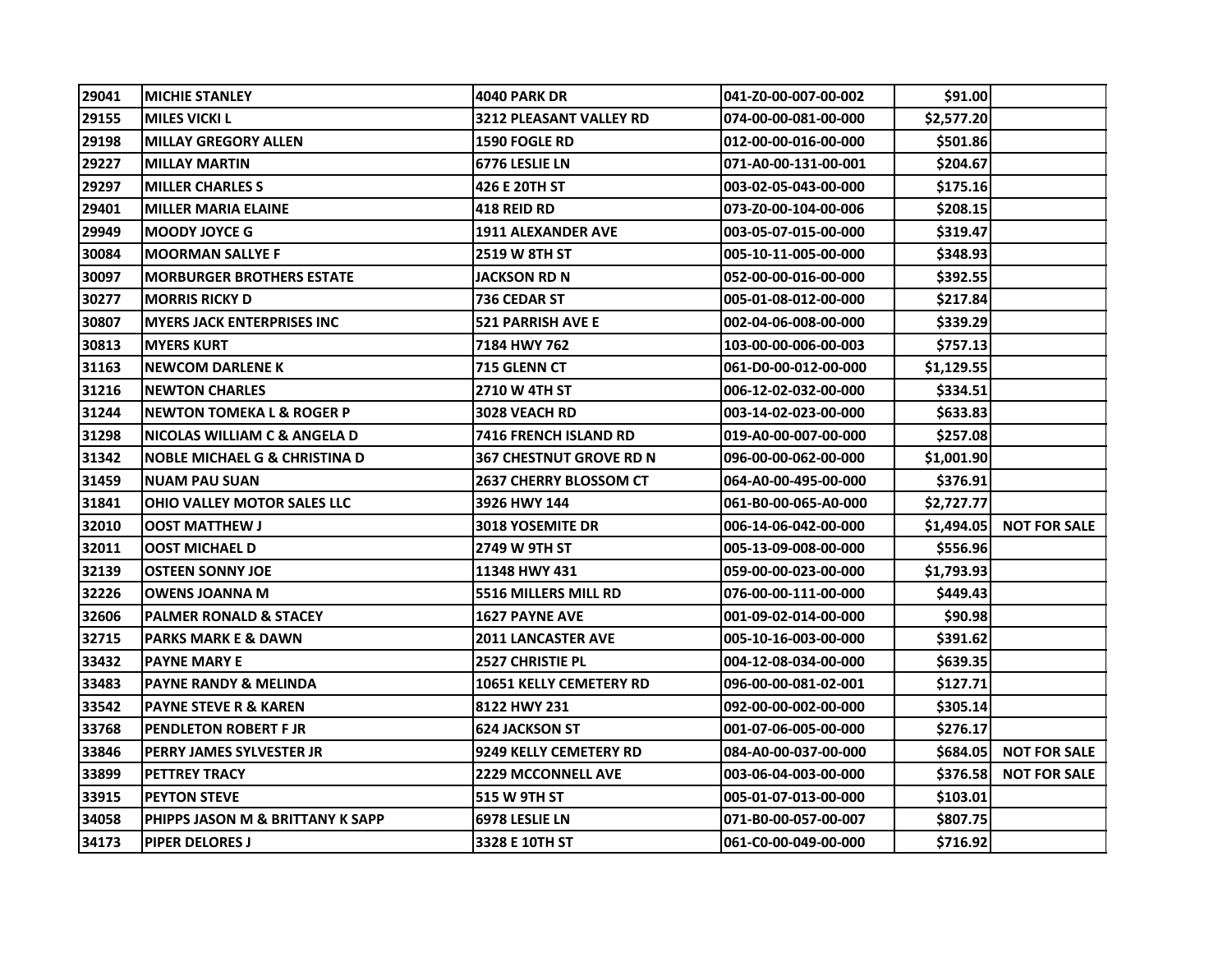| 34341 | <b>PORTER AMANDA GIBSON</b>                 | <b>725 HATHAWAY ST</b>        | 001-07-11-009-00-000 | \$90.98     |                     |
|-------|---------------------------------------------|-------------------------------|----------------------|-------------|---------------------|
| 34492 | <b>POWELL DAVID &amp; ANGEL</b>             | <b>2240 BURTON RD</b>         | 065-B0-00-005-00-000 | \$4,746.96  |                     |
| 34755 | <b>PROCTOR DOROTHY</b>                      | <b>418 REID RD</b>            | 073-Z0-00-097-00-001 | \$91.00     |                     |
| 34776 | <b>PROJECT 1924 LLC</b>                     | <b>1725 WINDING WAY</b>       | 003-06-09-016-00-000 | \$530.51    |                     |
| 34935 | <b>PYTLIK RICHARD</b>                       | 910 MCGILL ST                 | 005-09-04-003-00-000 | \$78.96     |                     |
| 34989 | <b>QUINN ANTHONY</b>                        | <b>6834 LESLIE LN</b>         | 071-A0-00-141-00-005 | \$190.66    |                     |
| 35624 | <b>RECOMMENDED MANAGEMENT LLC</b>           | <b>6330 WATERFIELD DR</b>     | 086-A0-00-001-C0-000 | \$252.67    |                     |
| 35625 | <b>RECOMMENDED MANAGEMENT LLC</b>           | <b>6320 WATERFIELD DR</b>     | 086-A0-00-001-D0-000 | \$252.67    |                     |
| 35626 | <b>RECOMMENDED MANAGEMENT TEAM LLC</b>      | <b>HWY 405</b>                | 086-A0-00-001-A0-000 | \$445.01    | <b>NOT FOR SALE</b> |
| 35916 | <b>REPROINDY INC</b>                        | <b>617 CHUCK GRAY CT</b>      | 003-12-27-032-F0-000 | \$18,112.46 |                     |
| 35917 | <b>REPROINDY INC</b>                        | <b>630 CHUCK GRAY CT</b>      | 003-12-27-032-B0-000 | \$15,131.48 |                     |
| 35918 | <b>REPROINDY INC</b>                        | <b>636 CHUCK GRAY CT</b>      | 003-12-27-032-A0-000 | \$14,676.88 |                     |
| 35969 | <b>REYNOLDS DARLENE JOY</b>                 | <b>1909 REID RD</b>           | 073-F0-00-003-00-000 | \$477.39    |                     |
| 35977 | <b>REYNOLDS J W &amp; GLADYS</b>            | 1435 W 9TH ST                 | 005-06-01-007-00-000 | \$90.98     |                     |
| 35993 | IREYNOLDS MARVIN E JR & KAREN A             | <b>708 DEER TRAIL</b>         | 006-14-13-005-00-000 | \$1,527.26  | <b>NOT FOR SALE</b> |
| 36193 | RICHARDS CATALINA                           | <b>RED HILL MAXWELL RD</b>    | 092-00-00-006-00-000 | \$130.29    |                     |
| 36205 | <b>RICHARDS LOUVENIA DOROTHEA</b>           | <b>612 HALL ST</b>            | 001-07-07-003-00-000 | \$155.30    |                     |
| 36206 | <b>RICHARDS LOVENIA D</b>                   | <b>614 HALL ST</b>            | 001-07-07-004-00-000 | \$72.93     |                     |
| 36273 | <b>RICHMOND E W</b>                         | <b>WRIGHTS LANDING RD</b>     | 086-A0-00-004-A0-000 | \$392.55    |                     |
| 36324 | <b>RIGGS ANGELA MARIE</b>                   | <b>1736 MCCULLOCH AVE</b>     | 001-09-11-019-00-000 | \$427.71    |                     |
| 36346 | <b>RILEY BRAD</b>                           | <b>731 HARMONS FERRY RD W</b> | 059-00-00-067-00-002 | \$379.50    |                     |
| 36633 | <b>ROBERTS BOBBY A &amp; SHIRLEY</b>        | <b>2730 MORNINGSIDE DR</b>    | 003-06-12-019-00-000 | \$1,025.97  |                     |
| 36726 | <b>ROBERTS JAMIE</b>                        | <b>2630 LANCASTER AVE</b>     | 005-10-15-007-A0-000 | \$356.14    |                     |
| 36828 | <b>ROBERTS MISTY D &amp; ROBERT L DODDS</b> | <b>2514 PARDON AVE</b>        | 006-10-06-020-00-003 | \$115.02    |                     |
| 37068 | <b>ROBY MARY SPOA TRUST</b>                 | <b>110 CARLTON DR</b>         | 055-00-00-009-05-000 | \$7,006.71  |                     |
| 37129 | <b>RODRIGUEZ CARLOS</b>                     | <b>418 REID RD</b>            | 073-Z0-00-045-00-006 | \$103.22    |                     |
| 37147 | <b>ROGERS CAROLYN</b>                       | <b>6830 LESLIE LN</b>         | 071-A0-00-140-00-004 | \$195.91    |                     |
| 37256 | <b>ROSS HARLAN</b>                          | <b>6864 LAMPLITE CIRCLE</b>   | 071-A0-00-071-00-009 | \$117.21    |                     |
| 37273 | <b>ROSS MURIYD</b>                          | <b>6913 LAMPLITE CIRCLE</b>   | 071-B0-00-004-00-007 | \$125.95    |                     |
| 37422 | <b>RUDISELL BRIAN</b>                       | 7848 HWY 2830                 | 085-00-00-009-00-003 | \$528.10    |                     |
| 37529 | <b>RUSSELL DANIEL LYNN</b>                  | <b>2450 SOUTH HAMPTON RD</b>  | 087-00-00-051-00-000 | \$2,954.86  |                     |
| 37739 | <b>SADDLER SHAUNA</b>                       | <b>4334 LANDSDOWNE N</b>      | 003-25-03-021-00-000 | \$1,882.19  |                     |
| 37765 | <b>SALAZAR HOMERO</b>                       | <b>418 REID RD</b>            | 073-Z0-00-122-00-004 | \$195.91    |                     |
| 37843 | <b>SANCHEZ ROBLES MELISA</b>                | 418 REID RD                   | 073-Z0-00-093-00-004 | \$251.86    |                     |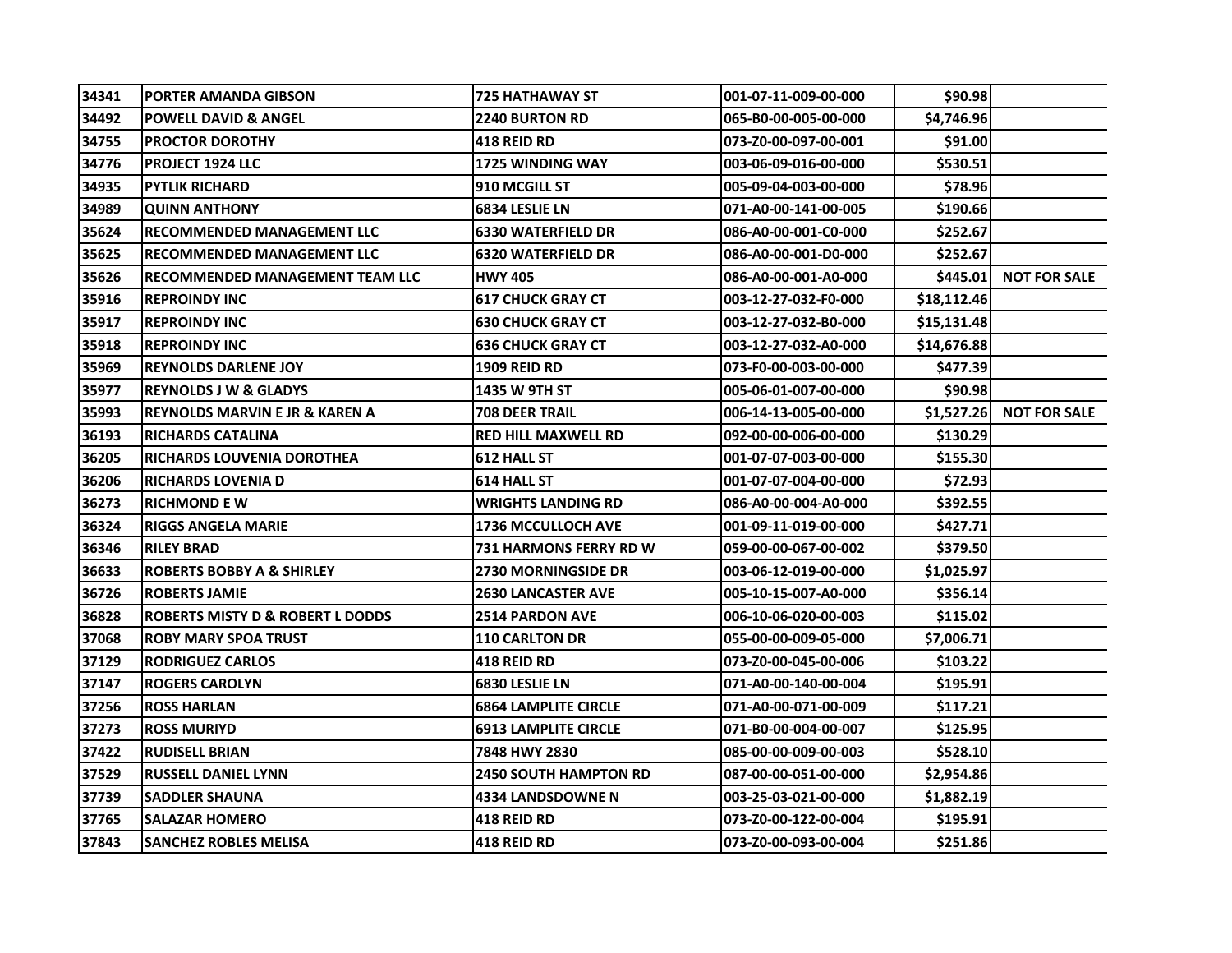| 37971 | <b>SANTIAGO JESUS &amp; CECILIA SANTOS</b>  | 1528 E 19TH ST              | 003-04-05-018-00-000  | \$136.06    |                       |
|-------|---------------------------------------------|-----------------------------|-----------------------|-------------|-----------------------|
| 37972 | <b>SANTIAGO JESUS &amp; CECILLIA SANTOS</b> | 1543 E 19TH ST              | 003-04-06-016-00-000  | \$199.20    |                       |
| 38110 | <b>SCHARTUNG CHRIS</b>                      | 2539 IROQUOIS DR            | 004-11-06-014-00-000  | \$563.58    |                       |
| 38112 | ISCHARTUNG CHRISTOPHER J                    | 2310 W 6TH ST               | 005-11-03-016-00-000  | \$247.31    |                       |
| 38217 | <b>SCHNEIDER JOHN &amp; TAMMY</b>           | 6751 LESLIE LN              | 071-A0-00-102-00-002  | \$125.95    |                       |
| 38218 | <b>SCHNEIDER MATT D &amp; BETHANY A</b>     | <b>2632 CHATHAM LN</b>      | 074-H0-00-070-00-000  | \$3,909.22  |                       |
| 38529 | <b>SETTLES JOSHUA M</b>                     | 805 LOCUST ST               | 005-01-06-015-00-000  | \$474.59    |                       |
| 38570 | <b>ISHADRICK ERNEST &amp; MAGGIE</b>        | <b>2027 HUGHES AVE</b>      | 001-09-12-001-00-000  | \$217.72    |                       |
| 39272 | ISIMS JONATHON A                            | 2017 HWY 554                | 049-00-00-041-00-000  | \$1,014.16  |                       |
| 39313 | <b>SINNETT EMMA</b>                         | 3957 HWY 554                | 033-00-00-040-00-000  | \$309.57    |                       |
| 39314 | <b>SINNETT JAMES</b>                        | 7034 HWY 815                | 015-A0-00-038-00-000  | \$230.88    |                       |
| 39315 | ISINNETT JAMES JANICE & EMMA                | <b>HWY 815</b>              | 015-A0-00-039-00-000  | \$182.75    |                       |
| 39317 | <b>SINNETT MARY ELIZABETH</b>               | <b>1000 JACKSON ST</b>      | 002-05-04-010-00-000  | \$69.94     |                       |
| 39488 | <b>SMITH ADRIAN OWEN</b>                    | <b>252 TREMONT DR</b>       | l003-09-14-015-00-000 | \$427.71    |                       |
| 39674 | <b>SMITH JUNIUS K</b>                       | <b>1617 OHIO ST</b>         | 006-09-02-007-00-000  | \$384.40    | <b>NOT FOR SALE</b>   |
| 39690 | <b>SMITH M DOUGLAS</b>                      | <b>7103 JOE HAYNES RD</b>   | 121-00-00-010-06-000  | \$449.43    |                       |
| 39810 | SMITH STEVEN K & DIANE                      | <b>3520 NEW HARTFORD RD</b> | 003-11-18-001-00-000  | \$17,386.88 |                       |
| 39854 | <b>SNELSON JESSIE OLIVER</b>                | <b>GOBLER FORD RD</b>       | 107-00-00-033-00-000  | \$123.90    |                       |
| 39856 | <b>SNIDER KENNETH E</b>                     | <b>1701 LEITCHFIELD RD</b>  | 002-08-03-008-00-000  |             | \$976.52 NOT FOR SALE |
| 39889 | <b>SNYDER MICHAEL G</b>                     | <b>627 DAVIESS ST</b>       | 001-03-04-019-00-000  | \$433.10    |                       |
| 39974 | <b>SOSH ORVILLE &amp; KIMBERLY</b>          | <b>5756 MAY RD</b>          | 026-00-00-021-01-000  | \$91.00     |                       |
| 40098 | <b>SPARKS JAMES &amp; SHEILA</b>            | <b>908 JAMES GARRARD DR</b> | 061-C0-00-020-00-000  | \$1,311.37  |                       |
| 40147 | <b>SPENCE JAMES</b>                         | <b>418 REID RD</b>          | 073-Z0-00-138-00-006  | \$248.35    |                       |
| 40240 | ISPURRIER STEVE                             | <b>8931 AUBREY RD</b>       | 084-00-00-057-00-000  |             | \$748.39 NOT FOR SALE |
| 40664 | ISTEWART CHARLES R & PAULA H                | 1251 E 6TH ST               | 001-07-04-008-00-000  | \$207.04    |                       |
| 40665 | <b>STEWART CHARLES R &amp; PAULA H</b>      | <b>802 POINDEXTER ST</b>    | 005-09-01-001-00-000  | \$194.39    |                       |
| 40674 | <b>STEWART EDWARD R ESTATE</b>              | 390 HWY 140 W               | 059-A0-00-042-00-000  | \$173.97    |                       |
| 40887 | <b>STONE ROSALEE P</b>                      | 4205 VEACH RD               | 055-00-00-038-00-000  | \$217.72    |                       |
| 41071 | ISTROMAN SASHA                              | <b>1035 WESTERN CT</b>      | 005-10-15-004-00-000  | \$178.17    |                       |
| 41349 | <b>ISWEENEY JOHN M &amp; WANDA M</b>        | <b>4925 GRAHAM LN</b>       | 073-B0-00-017-00-000  |             | \$952.96 NOT FOR SALE |
| 41397 | <b>SYCAMORE SQUARE HOME OWNERS ASSOC</b>    | 913 W 1ST ST                | 006-04-04-001-00-001  | \$223.27    |                       |
| 41598 | TAPP MAKAYLA ERIN NICOLE                    | 29 PLUM ST                  | 006-04-02-015-00-000  | \$91.57     |                       |
| 41698 | <b>TAYLOR FAYE</b>                          | 2010 HALL ST                | 003-03-14-004-00-000  | \$193.20    |                       |
| 41702 | <b>TAYLOR FRONA</b>                         | 6920 KRIS AVE               | 071-B0-00-116-00-005  | \$139.95    |                       |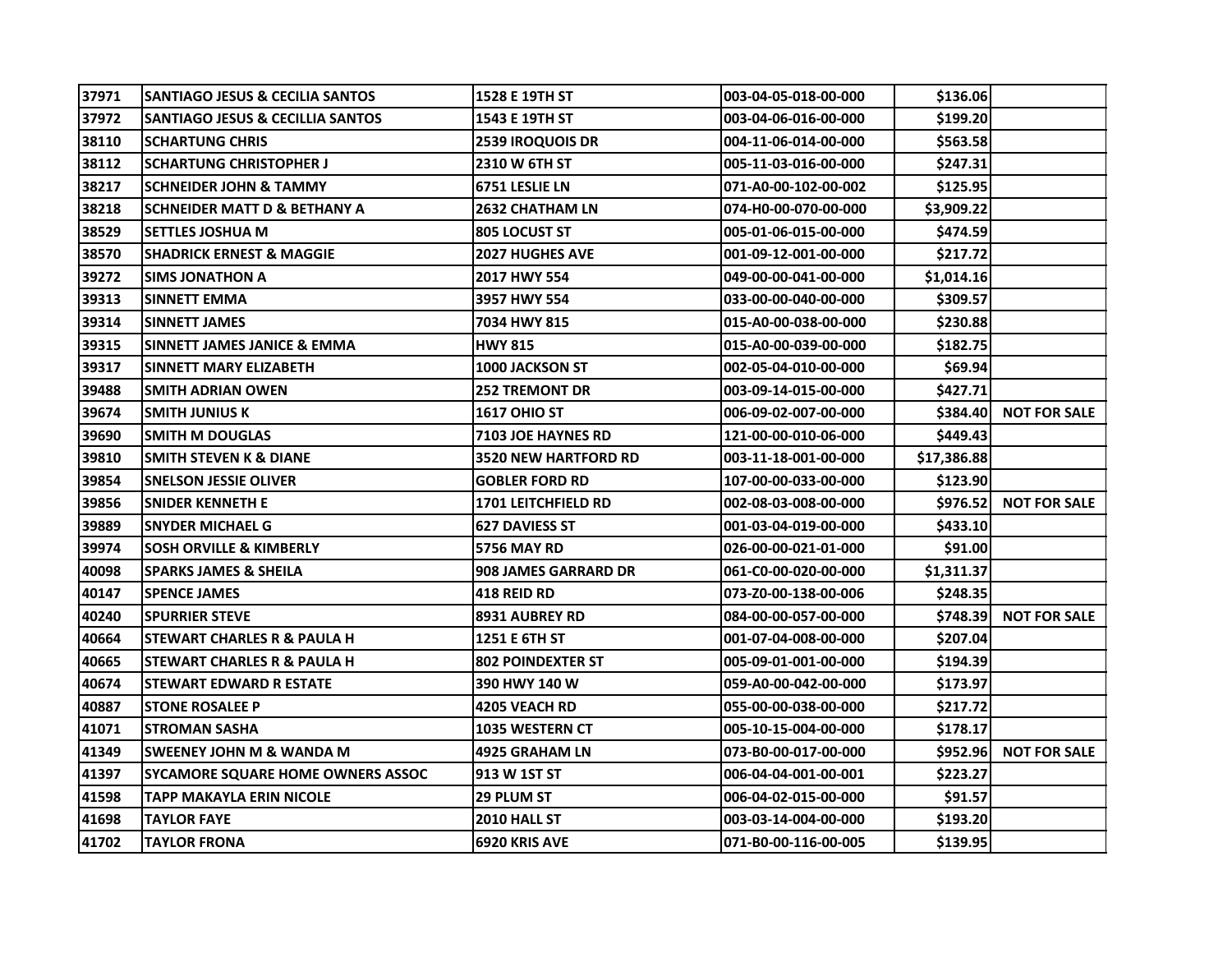| 41804 | <b>TAYLOR RIAN D</b>                   | <b>8635 OLD HARTFORD RD</b>        | 092-00-00-079-00-004 | \$265.84   |                     |
|-------|----------------------------------------|------------------------------------|----------------------|------------|---------------------|
| 41828 | TAYLOR TAMMY                           | 418 REID RD                        | 073-Z0-00-059-00-004 | \$118.97   |                     |
| 41900 | TERRY DAKOTA S & DERRICK               | <b>2920 CHOCTAW DR</b>             | 004-12-22-009-00-000 | \$769.22   |                     |
| 42019 | THE PACIFIC WEST GROUP INC             | 209 HWY 140 W                      | 059-A0-00-015-00-000 | \$217.72   |                     |
| 42822 | TLD LOGISTICS SERVICES INC             | 2615 HWY 81                        | 039-00-00-070-00-012 | \$5,899.36 |                     |
| 42860 | TOMAS MAGDALENA                        | <b>4040 PARK DR</b>                | 041-Z0-00-014-00-003 | \$110.19   |                     |
| 42894 | <b>TONG STEPHANIE</b>                  | 1804 E 15TH ST                     | 002-08-06-020-00-000 | \$103.01   |                     |
| 42925 | TOOTERS LAWN MOWERS PARTS & REPAIR     | <b>3210 JEFFERSON ST</b>           | 003-10-02-024-00-000 | \$635.15   |                     |
| 42927 | TOP OF THE LINE INVESTMENTS COMPANY    | 1212 W 4TH ST                      | 006-03-09-010-00-000 | \$258.76   |                     |
| 42937 | TORREZ JESSICA                         | <b>6947 LEAH LN</b>                | 071-B0-00-177-00-004 | \$117.21   |                     |
| 42944 | TOTTEN PAMELA S                        | <b>1308 INDEPENDENCE AVE</b>       | 005-08-01-010-00-000 | \$466.80   |                     |
| 42945 | TOTTEN PAMELA S & LOIS SPENCER         | 1119 HALL ST                       | 002-05-09-013-00-000 | \$228.06   |                     |
| 43416 | TURNER LAWRENCE & CHRISTA ESTES        | 1932 E 15TH ST                     | 002-08-04-001-00-000 | \$103.01   |                     |
| 43444 | TURNER VICKI L                         | <b>102 WARWICK DR W</b>            | 003-12-06-029-00-000 | \$419.28   |                     |
| 43513 | UNDERHILL EVERETT JR & GLENDORA        | <b>721 STONE ST</b>                | 001-08-06-019-00-000 | \$121.04   |                     |
| 43656 | VANDERBILT MORTGAGE & FINANCE          | 9900 HWY 815                       | 025-00-00-015-01-001 | \$965.20   |                     |
| 43967 | VOWELS HUBERT L SR & CHRISTINE         | <b>200 BEN FORD RD</b>             | 051-00-00-022-00-001 | \$342.79   |                     |
| 44278 | <b>WALTON ANDREW C</b>                 | <b>6420 OLD STATE RD</b>           | 102-00-00-066-00-004 | \$99.75    |                     |
| 44540 | <b>WATERLINE ADVERTISING LLC</b>       | 1201 HALL ST                       | 002-05-10-017-00-000 | \$1,997.07 |                     |
| 44586 | WATHEN JOHN & ANGELA                   | 8159 CRISP RD                      | 122-00-00-067-01-001 | \$580.55   |                     |
| 44637 | <b>WATKINS CHAD</b>                    | <b>938 MORELAND AVE</b>            | 005-06-02-004-00-000 | \$341.09   |                     |
| 44638 | <b>WATKINS CHAD</b>                    | <b>568 YELVINGTON GRANDVIEW RD</b> | 097-00-00-008-00-000 | \$4,077.33 |                     |
| 44649 | <b>WATKINS KEITH</b>                   | <b>625 POPLAR ST</b>               | 005-04-05-022-00-000 | \$139.66   |                     |
| 44652 | <b>WATKINS LAURA E</b>                 | 2523 W 8TH ST                      | 005-10-11-006-00-000 | \$324.89   | <b>NOT FOR SALE</b> |
| 44670 | <b>WATSON BRENDA JUNE &amp;</b>        | <b>2004 MCCULLOCH AVE</b>          | 062-B0-00-074-00-000 | \$182.75   |                     |
| 44699 | <b>WATTS EDNA</b>                      | <b>6923 BOTELER RD</b>             | 111-00-00-043-02-000 | \$410.03   |                     |
| 44944 | <b>WELCH JOSEPH</b>                    | 6923 KRIS AVE                      | 071-B0-00-079-00-001 | \$91.00    |                     |
| 45188 | <b>WEST SIDE AUTO PARTS INC</b>        | <b>2225 LANCASTER AVE</b>          | 005-10-16-006-00-000 | \$90.98    |                     |
| 45189 | <b>WEST SIDE AUTO PARTS INC</b>        | <b>2221 LANCASTER AVE</b>          | 005-10-16-005-00-000 | \$90.98    |                     |
| 45267 | <b>WESTERFIELD TERRY W</b>             | 941 DIXIANA DR                     | 003-11-12-009-00-000 | \$2,651.48 |                     |
| 45431 | <b>WHITAKER ELEANOR</b>                | <b>2106 WESTVIEW DR</b>            | 004-12-06-009-00-000 | \$623.11   |                     |
| 45444 | <b>WHITAKER ROBERT M &amp; ELEANOR</b> | <b>6577 MASONVILLE HABIT RD</b>    | 090-00-00-005-00-000 | \$704.91   |                     |
| 45795 | <b>WILHOITE JAMES R</b>                | 2855 HWY 554                       | 041-00-00-098-01-000 | \$5,677.51 |                     |
| 46043 | <b>WILLIAMS ROGER</b>                  | 4750 WINDY HOLLOW RD               | 033-00-00-074-07-000 | \$320.88   |                     |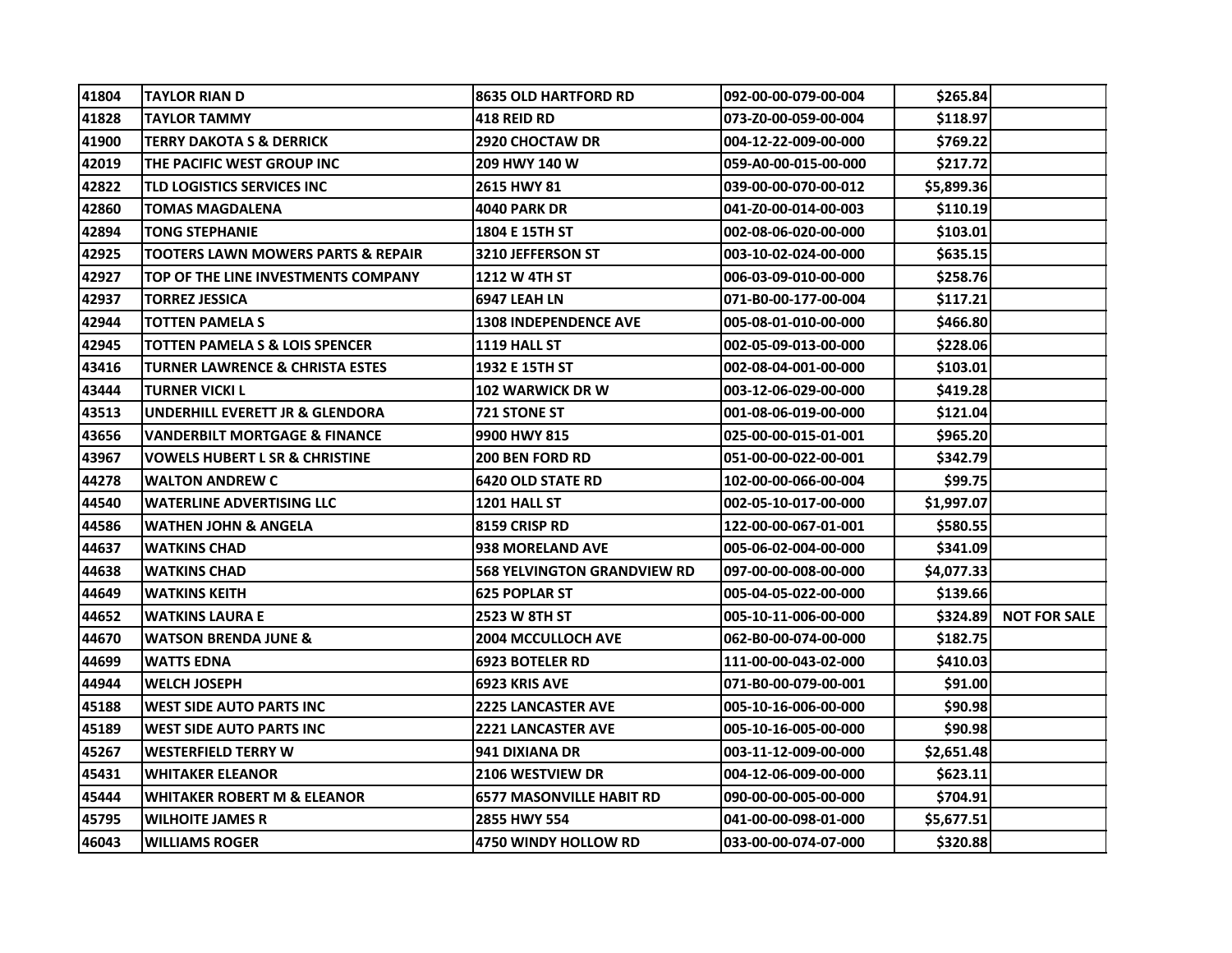| 46175                                                                                      | <b>WILSON ARIZONA</b>                         | <b>6700 LESLIE LN</b>       | 071-A0-00-113-00-005 | \$162.67          |                     |  |  |
|--------------------------------------------------------------------------------------------|-----------------------------------------------|-----------------------------|----------------------|-------------------|---------------------|--|--|
| 46232                                                                                      | WILSON HOUSING LLC                            | 726 HALL ST                 | 001-07-12-007-00-000 | \$90.98           |                     |  |  |
| 46260                                                                                      | <b>WILSON JUSTIN K</b>                        | <b>7089 LAMPLITE CIRCLE</b> | 071-B0-00-143-00-003 | \$108.49          |                     |  |  |
| 46677                                                                                      | <b>WOOD EURIA &amp; SHIRLEY</b>               | 505 MAPLE ST                | 005-04-03-026-00-000 | \$66.91           |                     |  |  |
| 46712                                                                                      | <b>WOODARD JAMES M &amp; TERESA B WOODARD</b> | 2321 W 9TH ST               | 005-10-02-007-00-000 | \$90.98           |                     |  |  |
| 46866                                                                                      | <b>WOOTON CHARLES E SR &amp;</b>              | <b>1046 LAKESIDE GREEN</b>  | 097-A0-00-112-00-000 | \$182.75          |                     |  |  |
| 46909                                                                                      | <b>WORTHINGTON DUSTIE L &amp;</b>             | 7580 HWY 405                | 085-00-00-067-00-000 | \$392.55          | <b>NOT FOR SALE</b> |  |  |
| 46970                                                                                      | <b>WRIGHT DOROTHY</b>                         | 921 MCGILL ST               | 005-09-03-024-00-000 | \$72.93           |                     |  |  |
| 46987                                                                                      | <b>WRIGHT HELEN M RESIDENCE TRUST</b>         | <b>2324 ELM ST</b>          | 004-04-06-004-00-000 | \$631.55          |                     |  |  |
| 47336                                                                                      | YOUNG JAMES E & BURMA G                       | <b>1122 HALIFAX DR</b>      | 004-17-10-004-00-000 | \$1,034.41        |                     |  |  |
| 47449                                                                                      | <b>ZIEHR ALLYSON</b>                          | <b>4040 PARK DR</b>         | 041-Z0-00-009-00-004 | \$94.50           |                     |  |  |
| 47476                                                                                      | <b>ZIRKLE SIDNEY A</b>                        | 4105 HWY 764                | 093-A0-00-031-00-000 | \$685.45          |                     |  |  |
|                                                                                            |                                               |                             |                      |                   |                     |  |  |
| DAVIESS COUNTY DELINQUENT<br><b>2019 OIL PROPERTY &amp; UNMINED COAL BILLS</b>             |                                               |                             |                      |                   |                     |  |  |
| <b>BILL#</b>                                                                               | <b>TAXPAYER NAME</b>                          | <b>MAP ID</b>               | <b>AMOUNT DUE</b>    |                   |                     |  |  |
| 201903                                                                                     | <b>ALSMAN MICHAEL</b>                         | <b>OIL PROPERTY</b>         | \$56.97              |                   |                     |  |  |
| 201908                                                                                     | <b>ANDERSON JAY</b>                           | <b>OIL PROPERTY</b>         | \$406.27             |                   |                     |  |  |
| 201920                                                                                     | <b>BRATTON DALLAS E</b>                       | <b>OIL PROPERTY</b>         | \$72.44              |                   |                     |  |  |
|                                                                                            | 2019102   KEELIN JUDITH A                     | <b>OIL PROPERTY</b>         | \$59.66              |                   |                     |  |  |
|                                                                                            | 2019111  LAST DITCH PETROLEUM LLC             | <b>OIL PROPERTY</b>         | \$220.42             |                   |                     |  |  |
|                                                                                            | 2019135  MORBURGER ARTHUR                     | <b>OIL PROPERTY</b>         | \$1,369.22           |                   |                     |  |  |
|                                                                                            | 2019150  PADGETT ELLEN G                      | <b>OIL PROPERTY</b>         | \$57.46              |                   |                     |  |  |
|                                                                                            | 2019183 SIKES LISA MICHELLE                   | OIL PROPERTY                | \$102.06             |                   |                     |  |  |
|                                                                                            | 2019216 WEBER CHARLES E                       | <b>OIL PROPERTY</b>         | \$63.95              |                   |                     |  |  |
| 201983                                                                                     | <b>GREEN COAL CO INC</b>                      | UNMINED COAL                | \$67.44              |                   |                     |  |  |
| 201986                                                                                     | <b>UNKNOWN</b>                                | UNMINED COAL                | \$62.67              |                   |                     |  |  |
| 201987                                                                                     | <b>WARREN MARTIN</b>                          | UNMINED COAL                | \$91.35              |                   |                     |  |  |
|                                                                                            |                                               |                             |                      |                   |                     |  |  |
| DAVIESS COUNTY DELINQUENT<br><b>2020 TANGIBLE TAX BILLS - THESE BILLS ARE NOT FOR SALE</b> |                                               |                             |                      |                   |                     |  |  |
| BILL #                                                                                     | <b>TAXPAYER NAME</b>                          | <b>PROPERTY ADDRESS</b>     | <b>MAP ID</b>        | <b>AMOUNT DUE</b> |                     |  |  |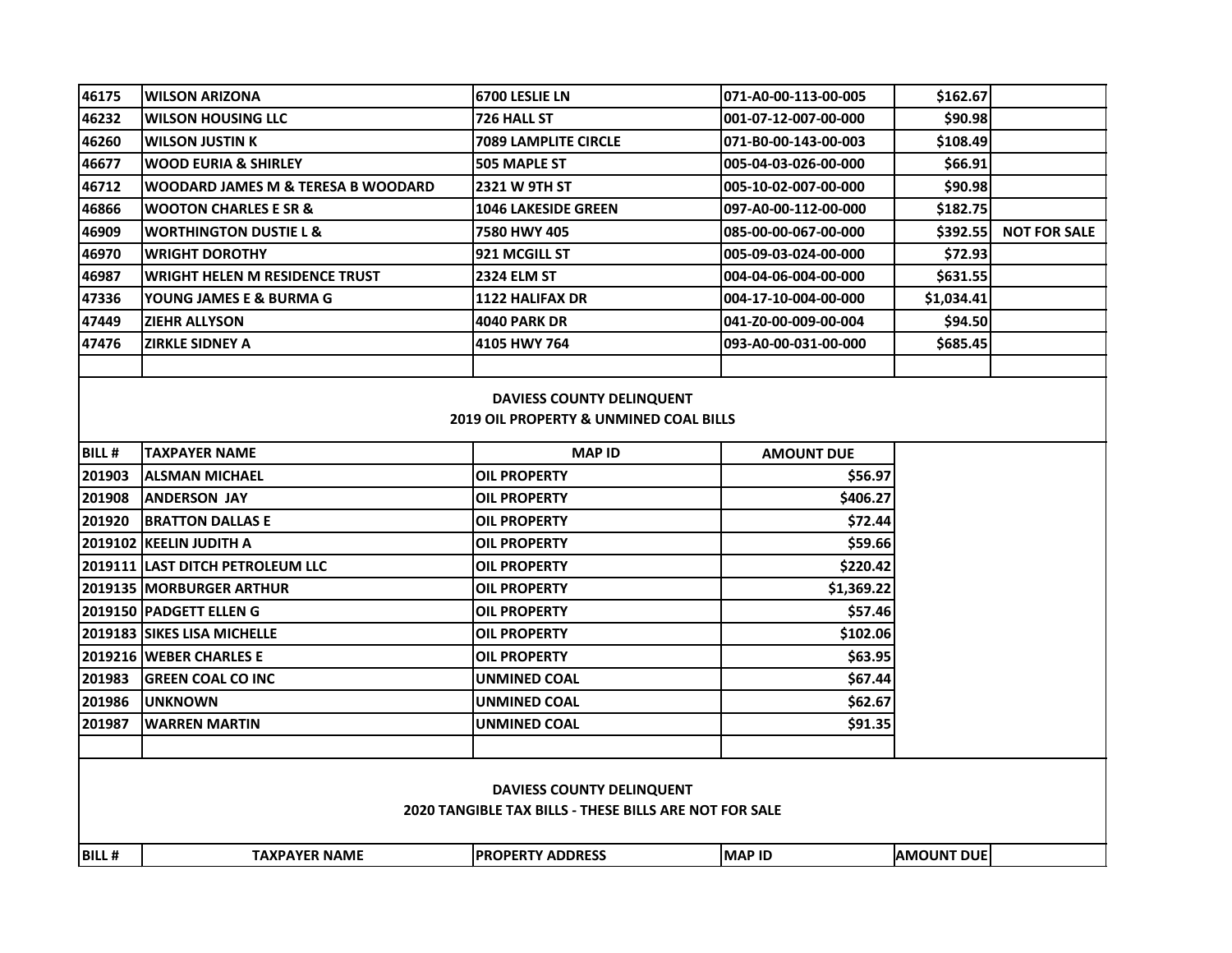| <b>205 ABBOTT RAPID DX NORTH AMERICA</b>    | <b>FRINGE</b>                  | 4401715 | \$840.39   |  |
|---------------------------------------------|--------------------------------|---------|------------|--|
| <b>206 ABBOTT RAPID DX NORTH AMERICA</b>    | <b>CITY</b>                    | 4000700 | \$396.14   |  |
| 887 ANAGAYLES BOUTIQUE LLC                  | 3522 PLACID PL                 | 4012925 | \$60.55    |  |
| 10040 CUSTOM CAR STEREO INC                 | 201 SALEM DR                   | 4464200 | \$914.25   |  |
| <b>11458 OR KEITH LEE INTEGRATIVE MENTA</b> | <b>1727 SWEENEY ST</b>         | 4083200 | \$82.62    |  |
| <b>12961 EVERGREEN HOLDINGS GROUP LLC</b>   | <b>MULTIPLE LOCATIONS</b>      | 4097600 | \$78.90    |  |
| <b>17162 HALLOWEEN HAVOC INC</b>            | <b>2453 WINNING COLORS WAY</b> | 4505950 | \$963.93   |  |
| <b>17497 HANNAH BELLS CAFE</b>              | <b>1324 CARTER RD</b>          | 4506000 | \$91.16    |  |
| 20025 HOPEWELL LE E & SHEILA A II           | 3838 BOWLDS CT                 | 4511400 | \$107.81   |  |
| 26860 MARKS HALLMARK #6                     | <b>2736 FREDERICA ST</b>       | 4196200 | \$1,628.86 |  |
| 26940 MARLIN LEASING                        | 7525 HWY 431                   | 4840310 | \$128.71   |  |
| 26942 MARLIN LEASING                        | <b>120 E 14TH ST</b>           | 4196305 | \$67.90    |  |
| 26943 MARLIN LEASING                        | <b>3107 FREDERICA ST</b>       | 4196306 | \$72.86    |  |
| 26944 MARLIN LEASING                        | <b>1645 TRIPLET ST</b>         | 4196307 | \$100.11   |  |
| 26945 MARLIN LEASING                        | 308 E 25TH ST                  | 4196308 | \$878.81   |  |
| 26946 MARLIN LEASING                        | <b>585 FULTON DR</b>           | 4546701 | \$137.75   |  |
| 26947 MARLIN LEASING                        | <b>5140 FREDERICA ST</b>       | 4546703 | \$217.54   |  |
| 26948 MARLIN LEASING                        | <b>2609 NEW HARTFORD RD</b>    | 4546704 | \$119.61   |  |
| 26949 MARLIN LEASING                        | <b>2851 NEW HARTFORD RD</b>    | 4840301 | \$116.21   |  |
| 26950 MARLIN LEASING                        | <b>25 BOOTHFIELD RD</b>        | 4840304 | \$119.14   |  |
| 26951 MARLIN LEASING                        | <b>2851 NEW HARTFORD RD</b>    | 4840306 | \$239.48   |  |
| 26952 MARLIN LEASING                        | 5001 HWY 60 E                  | 4840307 | \$369.20   |  |
| 26953 MARLIN LEASING                        | 9656 HWY 54                    | 4840308 | \$153.41   |  |
| 26954 MARLIN LEASING                        | <b>4733 SUTHERLAND RD</b>      | 4840309 | \$112.94   |  |
| <b>30998INCR CORPORATION</b>                | <b>VARIOUS LOCATIONS</b>       | 4213200 | \$176.87   |  |
| 31436 NORTHERN LEASING SYSTEMS INC          | <b>VARIOUS LOCATIONS</b>       | 4228600 | \$69.34    |  |
| 32151 OUTCOME HEALTH                        | <b>3110 FAIRVIEW DR</b>        | 4581300 | \$115.05   |  |
| 32152 OUTCOME HEALTH                        | <b>3604 WATHENS CROSSING</b>   | 4581301 | \$70.02    |  |
| 32153 OUTCOME HEALTH                        | <b>2821 NEW HARTFORD RD</b>    | 4869850 | \$85.30    |  |
| 37474 RUOFF MORTGAGE CO INC                 | <b>234 FREDERICA ST</b>        | 4282300 | \$340.63   |  |
| <b>41851 TAYLORS TAVERN</b>                 | <b>2509 B PARRISH AVE W</b>    | 4639365 | \$772.69   |  |
| 41975 TGI FRIDAYS #1100                     | 5135 FREDERICA ST              | 4643730 | 54,097.30  |  |
| 42926 TOOTERS LAWNMOWER PARTS &             | <b>3210 JEFFERSON ST</b>       | 4316850 | \$119.62   |  |
| 43472 TWIN RIVERS FURNISHINGS LLC           | <b>3301 OLD HARTFORD RD</b>    | 4320220 | \$924.36   |  |